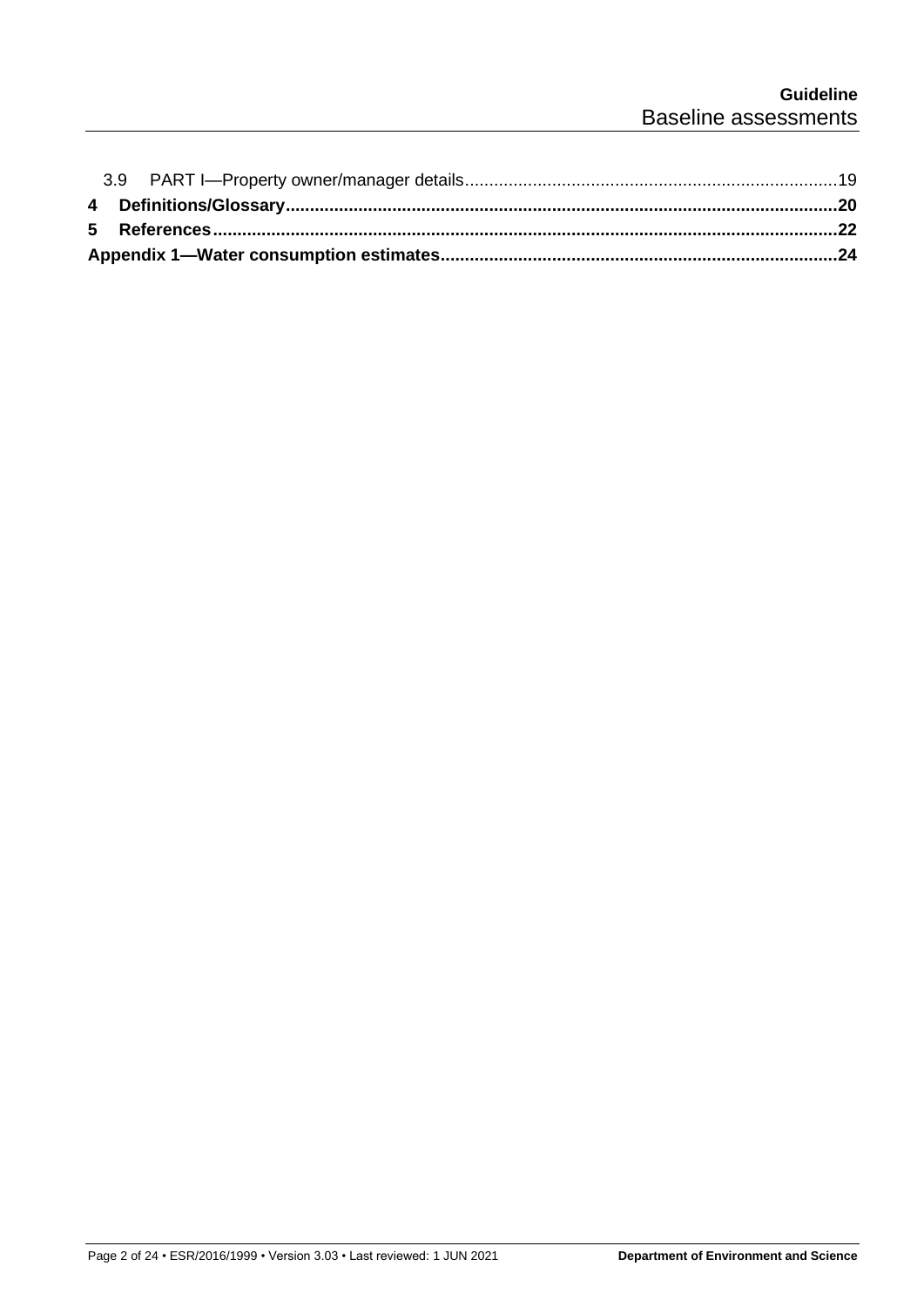# <span id="page-2-0"></span>**1 Introduction and background**

This guideline provides details about the minimum requirements for undertaking a baseline assessment and has been authorised under section 395 of the *Water Act 2000* (Water Act). The underground water impact management framework under Chapter 3 of the Water Act, including the requirement for resource tenure holders to undertake baseline assessments, applies to all authorised water bores potentially affected by the exercise of underground water rights by resource tenure holders.

The Water Act sets out a range of circumstances where a resource tenure holder must undertake a baseline assessment including:

- in accordance with a resource tenure holder's approved baseline assessment plan (BAP);
- if the chief executive of the Department of Environment and Science (the department) reasonably considers the bore is likely, in the future, to be affected by the exercise of a resource tenure holder's underground water rights, the chief executive may direct that a baseline assessment be undertaken under section 402 of the Water Act; or
- if an underground water impact report (UWIR) identifies a long term affected area (LTAA)<sup>1</sup> and there are bores within the LTAA that are located outside the area of a resource tenure.

Under section 396 of the Water Act, it is an offence to not comply with the minimum requirements set out in this guideline when undertaking a baseline assessment:

- The maximum penalty for an individual is 50 penalty units.
- The maximum penalty for a corporation is 250 penalty units.

#### <span id="page-2-1"></span>**1.1 What is an authorised water bore?**

An authorised water bore includes water bores for which the taking of, or interference with, water is authorised under the Water Act, and if required, a development approval has been granted under the *Planning Act 2016* (or was granted under the repealed *Sustainable Planning Act 2009* or *Integrated Planning Act 1997*).

This includes water bores from which the taking or interference with water is authorised without the requirement for a water entitlement under section 20 of the Water Act. However, in accordance with section 363 of the Water Act, the requirements for Chapter 3 do not apply to a water bore if it is only used for water monitoring.

#### <span id="page-2-2"></span>**1.2 What is a baseline assessment?**

A baseline assessment is defined in section 394 of the Water Act as an assessment of a water bore, undertaken by a resource tenure holder, to obtain information about the bore, including the following:

- the level and quality of water in the bore;
- how the bore is constructed; and
- the type of infrastructure used to pump water from the bore.

Undertaking a baseline assessment includes analysing the data obtained during the assessment to establish the three matters mentioned above.

#### <span id="page-2-3"></span>**1.3 Why are baseline assessments required?**

The information collected in baseline assessments establishes benchmark data prior to the bore experiencing any impact from the resource tenure holder exercising their underground water rights.

<sup>1</sup> A long term affected area is an area where aquifer levels are predicted to decline by more than the relevant bore trigger threshold (5m for consolidated aquifers and 2m for unconsolidated aquifers), but not within three years.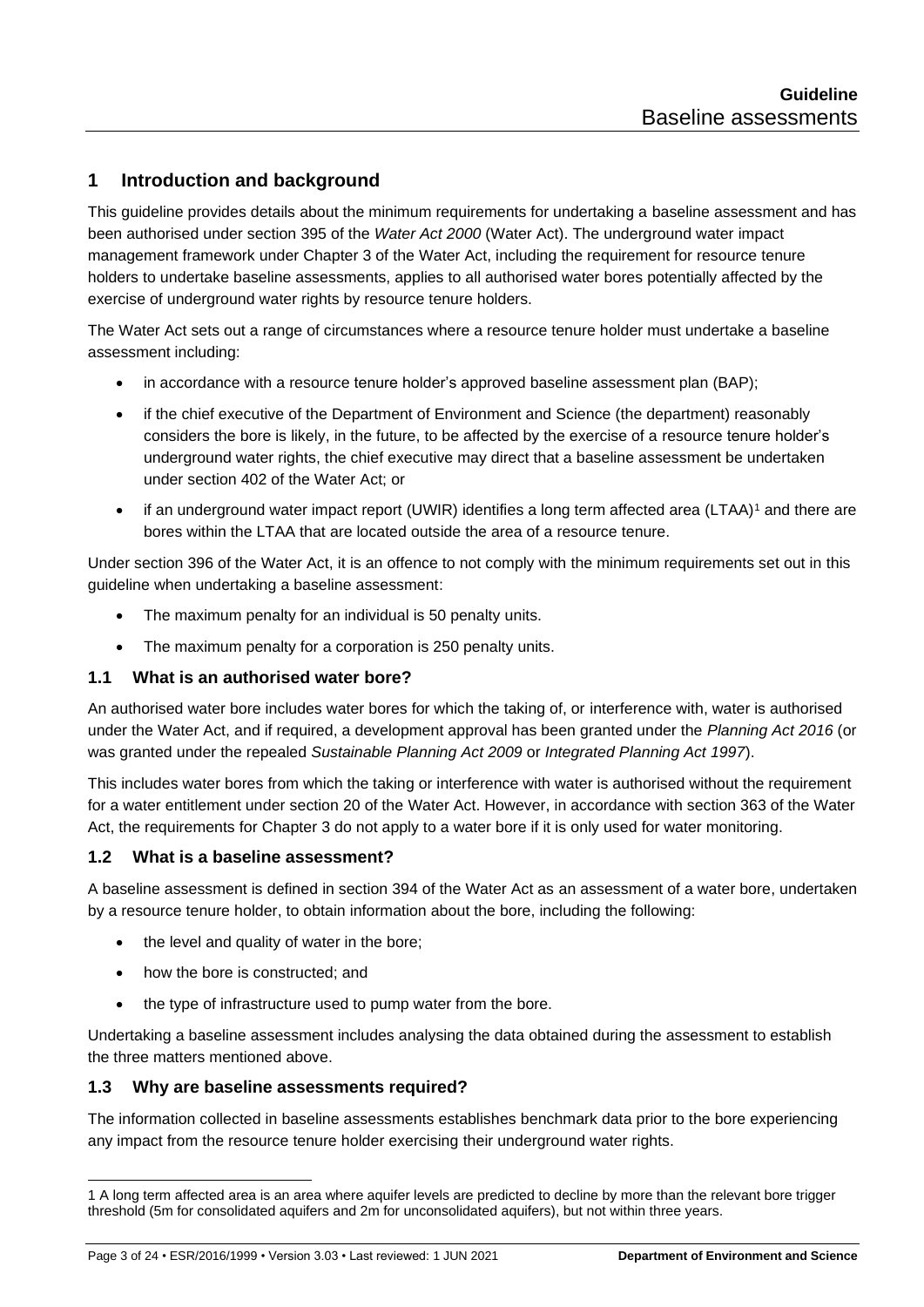Baseline assessments are intended to:

- Provide a measure of security for both bore owners and resource tenure holders by providing information about the current condition and pumping capacity for a water bore.
- Provide a reference point for comparison with subsequent bore assessments to assist in the negotiation of make good agreements and assist in the development of underground water data modelling.
- Assist in resolution of any future disputes that may arise between bore owners and resource tenure holders following a bore assessment or in the negotiation of a make good agreement. However, it should be noted that comparison with baseline assessments will be only one consideration when determining impaired capacity through bore assessments.

#### <span id="page-3-0"></span>**1.4 Notice of intention to undertake a baseline assessment**

Under section 403 of the Water Act, a resource tenure holder must give the bore owner a notice stating when the baseline assessment will be undertaken and who will be undertaking the baseline assessment. This notice must be given to the bore owner at least 10 business days prior to undertaking a baseline assessment.

#### <span id="page-3-1"></span>**1.5 Bore owner responsibilities**

Section 404 of the Water Act gives resource tenure holders the power to ask bore owners for information about:

- the location of any water bores on the owner's land; and
- any other information the resource tenure holder reasonably requires to undertake a baseline assessment of any bores on the owner's land.

Bore owners with water bores on their land are expected to comply with any reasonable request for information from the resource tenure holder if they possess the information. It is intended that the provision of this information will result in more accurate baseline assessments and consequently greater confidence around any future make good obligations.

#### <span id="page-3-2"></span>**1.6 Outcome of baseline assessment form**

Under section 405 of the Water Act, the information collected during a baseline assessment must be provided, using the approved form (Outcome of baseline assessment (ESR/2016/1918)<sup>2</sup>), to the bore owner and the Office of Groundwater Impact Assessment (OGIA) within 30 business days after undertaking the assessment.

It is an offence to not comply with this requirement:

- The maximum penalty for an individual is 500 penalty units.
- The maximum penalty for a corporation is 2,500 penalty units.

It should be noted that the assessment includes analysing data obtained about water level, water quality, bore construction and infrastructure therefore, the 30 business day period commences once laboratory results are received and this information has been analysed.

Baseline information will assist in regional underground water flow modelling, providing more accurate predictions of underground water impacts. The information collected during baseline assessments should also be retained by both the bore owner and the resource tenure holder.

<sup>&</sup>lt;sup>2</sup> This form is available from the Queensland Government website at [www.qld.gov.au,](http://www.qld.gov.au/) using the publication number 'ESR/2016/1918' as a search term.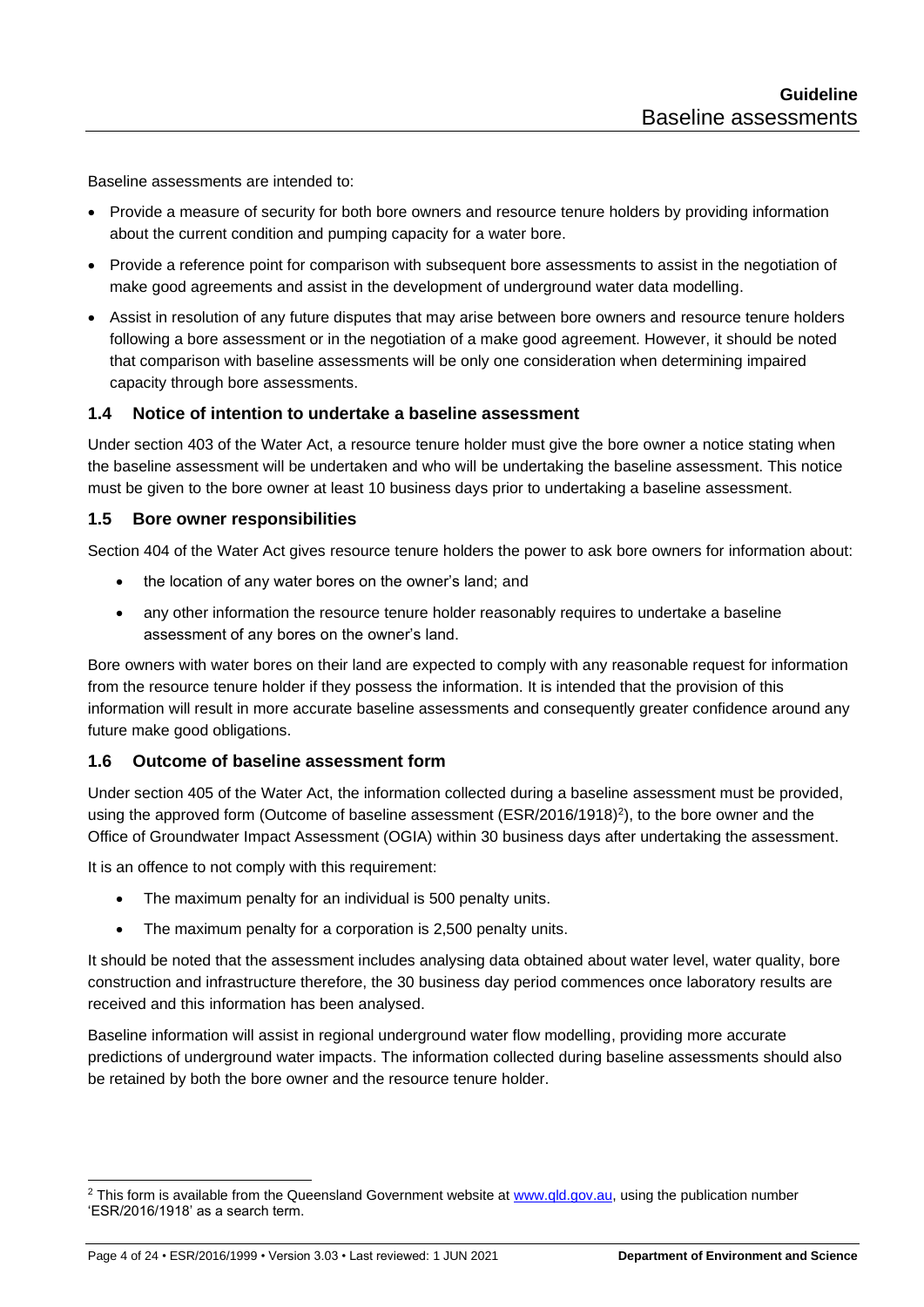# <span id="page-4-0"></span>**2 Collection of data and qualifications**

#### <span id="page-4-1"></span>**2.1 Qualifications for persons conducting baseline assessments**

#### **Minimum requirements**

The resource tenure holder must ensure that the person/s conducting the field measurements required for a baseline assessment possess:

- 1. a minimum of two years prior experience in at least one of the following fields:
	- a. underground water level monitoring programs, including monitoring of water level in bores equipped with pumping infrastructure;
	- b. the conduct of underground water quality sampling programs; and
	- c. hydrogeology and/or engineering; and
- 2. has a practical knowledge of water bore construction and infrastructure.

Experience requirements in the fields of water level monitoring, water quality sampling and hydrogeology/engineering ensure that the persons conducting baseline assessments possess a practical knowledge of water bore construction and infrastructure. These minimum qualifications for field data collection personnel are required to ensure integrity and quality of the data collected. Failure to use appropriate field data collection personnel may affect the resource tenure holder's rights in any future bore assessment process.

Should the bore owner be concerned that the person(s) conducting the baseline assessment does not possess the appropriate skills and experience, the bore owner may request the resource tenure holder to provide evidence of the person(s) skills and expertise. The resource tenure holder must provide the bore owner with this information, when requested.

#### <span id="page-4-2"></span>**2.2 Quality assurance and quality control**

#### **Minimum requirements**

- 1. The resource tenure holder must develop a formal quality assurance program, and undertake baseline assessments in accordance with the formal quality assurance program.
- 2. The formal quality assurance program must include quality control procedures consistent with the principles of the following documents or subsequent versions thereof:
	- a. AS/NZ 9000 Quality management system series;
	- b. quality assurance/quality control of AS/NZS 5667.11:1998 Water quality Sampling Guidance on sampling of groundwaters (Joint Technical Committee EV/8, 2016); and
	- c. Monitoring and Sampling Manual 2018—Environmental Protection (Water) Policy 2009 (Department of Environment and Science, 2018).
- 3. The quality assurance program must be provided to the chief executive upon written request within the requested timeframe.

As the baseline assessment is a key component of the framework to aid in determining future impaired capacity and negotiating make good agreements, it is essential that the best quality data be obtained through this assessment process.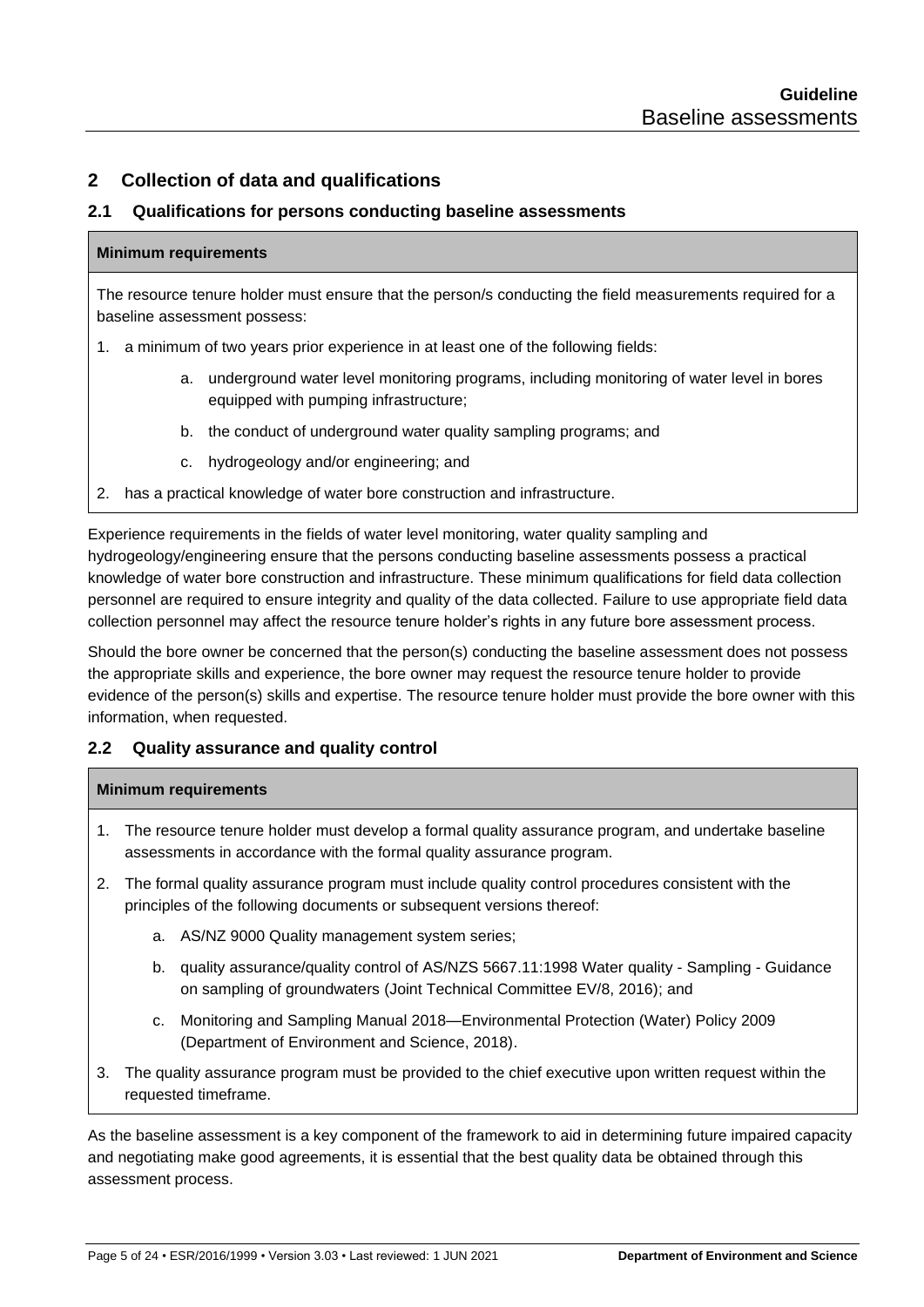The primary purpose of a formal quality assurance program is to document the procedures and protocols for all aspects of the baseline assessment and including quality control procedures. Quality control procedures may include requirements such as performance of work by two personnel, thus enabling field checks, and analysis of duplicate water quality samples. Field verification by an independent third party on 10% of all assessments conducted is considered good practice. It is the responsibility of the resource tenure holder to develop relevant best practice quality control procedures.

Considerable literature already exists on the topic of underground water monitoring and sampling. In addition to the minimum requirements for quality assurance and quality control, relevant industry standards that should be referenced include, but are not limited to, the below or subsequent versions thereof:

- EPA Guidelines: Regulatory Monitoring and Testing—Groundwater Sampling (Environment Protection Authority, 2007)
- Groundwater Sampling and Analysis—A Field Guide (Sundaram, et al., 2009).

#### <span id="page-5-0"></span>**2.3 Independent third party certification**

#### **Minimum requirements**

- 3. The baseline assessment must be completed by an independent third party or be certified by an independent third party.
- 4. Independent third parties conducting baseline assessments or providing certification must:
	- a. not be an employee of, nor have a financial interest or any involvement which would lead to a conflict of interest with the resource tenure holder whose baseline assessments are being certified
	- b. have a degree in a relevant science or engineering discipline
	- c. have a minimum of five years prior experience in at least one of the following fields:
		- i. groundwater level monitoring programs (including monitoring of water level in bores equipped with pumping infrastructure);
		- ii. groundwater quality sampling programs; or
		- iii. groundwater hydrogeology and/or engineering; and
	- d. have a practical knowledge of water bore construction and infrastructure.
- 5. If certified by an independent third party, the certification must include a statement that:
	- a. quality assurance and quality control procedures are being implemented, inclusive of compliance with the relevant standards and manuals referenced above:
	- b. all aspects of the baseline assessments are undertaken in compliance with this guideline; and
	- c. verifies the minimum qualifications, training and experience of all persons conducting baseline assessments.

All baseline assessments must be completed by an independent third party or certified by an independent third party, through signoff on the approved form for submitting baseline assessment information. It should be noted that independent certification does not require an independent person being present in the field for all baseline assessments, but as noted earlier, it is considered good practice for at least 10% of all assessments to be subject to field verification by an independent third party.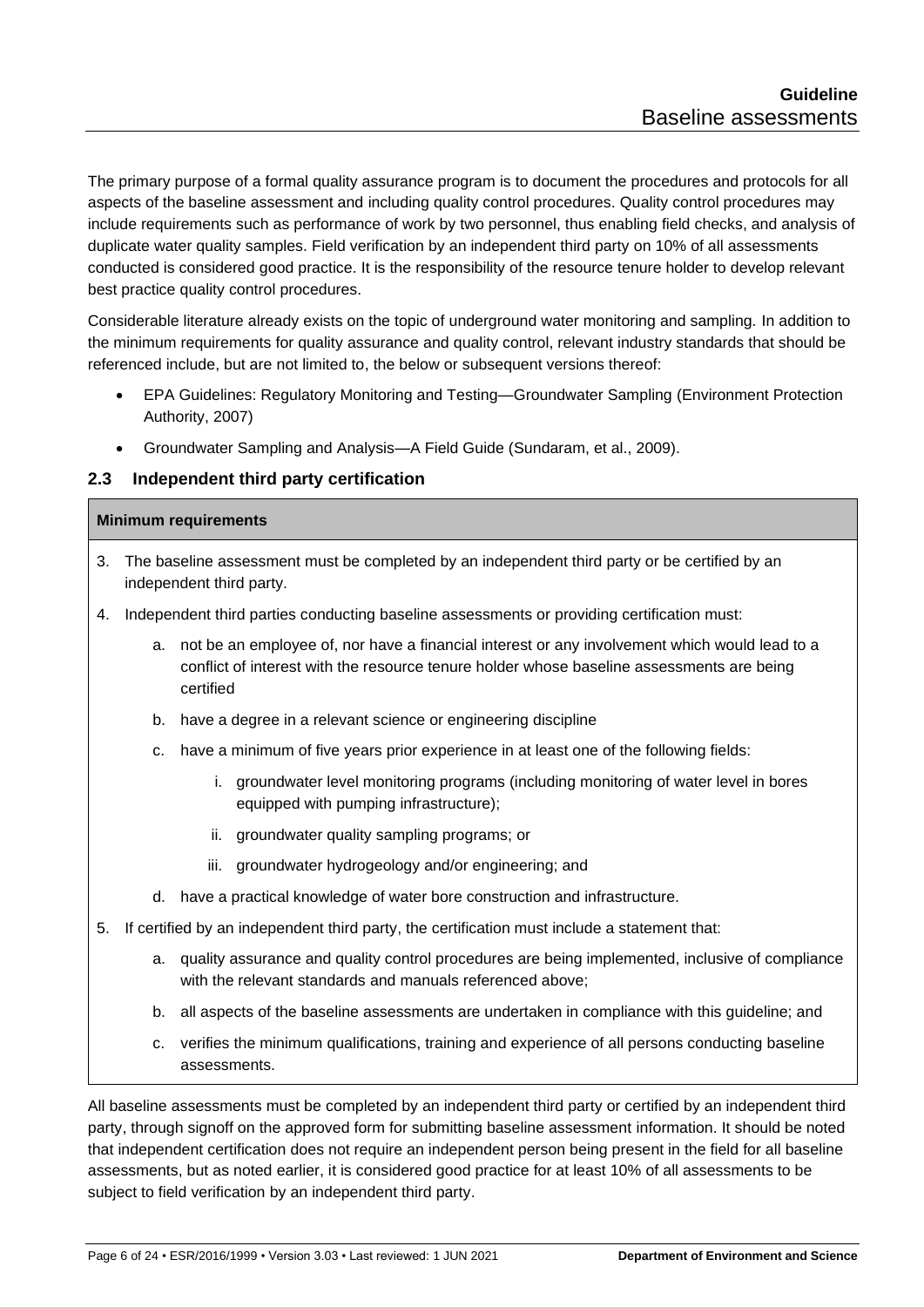## <span id="page-6-0"></span>**3 Essential elements of a baseline assessment**

Carrying out a baseline assessment must involve the following parts:

- Part A—Document identification and bore site information
- Part B—Bore construction details
- Part C—Bore equipment and condition details
- Part D—Bore supply information
- Part E—Water level measurement
- Part F—Water quality assessment
- Part G—Assessment field officer details
- Part H-Declaration
- Part I—Property owner/manager details

The minimum requirements specified in the tables below must be complied with when undertaking a baseline assessment. Information supplied underneath the minimum requirement tables provides supporting information to assist resource tenure holders in complying with the minimum requirements. Where a minimum requirement cannot be met, justification as to the reasonable excuse for not being able to meet the requirement may be required.

#### <span id="page-6-1"></span>**3.1 PART A—Document identification and bore site information**

#### **Minimum requirements**

- 1. A unique identifier for the bore (Bore ID) must be recorded.
- 2. If the bore owner has a local name for the bore, this information must be recorded.
- 3. The location of the bore site referenced to GDA94 must be recorded.

Prior to the resource tenure holder visiting the bore site to undertake a baseline assessment, it is recommended that the resource tenure holder obtain all relevant information from the Groundwater Database - Queensland (GWDB). Water authorisation information should also be obtained from the Department of Regional Development, Manufacturing and Water. This enables the resource tenure holder to have a record of relevant details about the bore prior to visiting the bore site. This data can then be verified with the bore owner and through the baseline assessment.

When undertaking a baseline assessment, it is essential that each bore is assigned a unique identifier to assist in identifying the correct bore in any future bore assessment.

In the GWDB, each water bore is given a registration number (the Bore RN). However, there are some difficulties in using the registration number as a unique identifier for survey purposes, as it may be difficult to correlate a bore's physical location with the registration number details. For example, there may be two bores located within close proximity to one another, and this may lead to confusion over which bore registration number is assigned to which bore.

In addition, there may be other authorised bores which may not be recorded in the GWDB, and these bores may not have a registration number. Therefore, assigning a unique identifier (Bore ID) for each bore at the time of survey is required. This unique identifier should be a sequential number with a reference to the resource tenure holder e.g. 'resource tenure holder 123'. Where a registration number is known for that bore, this should also be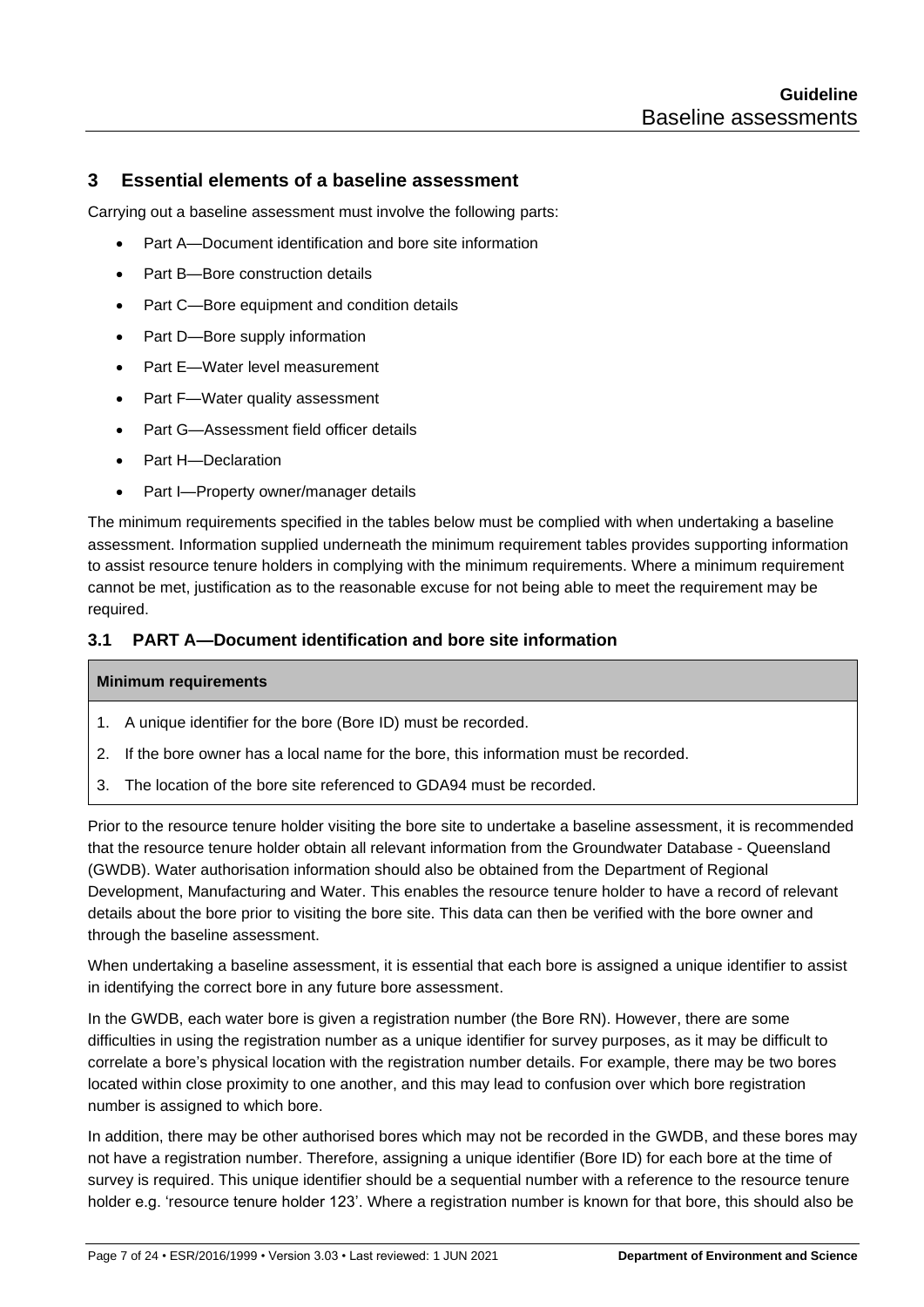recorded separately as additional information for cross referencing. In instances where there could be a possibility of more than one registration number correlating to a bore, more than one registration number can be provided.

If the bore owner has a local name for the bore, this information must also be recorded to ensure that the bore can be cross-referenced as accurately as possible. The bore owner may also have a bore registration number for their water bore.

If there is some doubt over the registration number, it is necessary to record commentary around the confidence level or accuracy for the purposes of identifying the bore in future.

The purpose of this information is for cross-reference and comparison with other nearby bores that have been baseline assessed by the resource tenure holder. This is important for evaluating the likely accuracy of the standing water level measurement in Part F.

The resource tenure holder must record the location of the bore site referenced to GDA94, to ensure that the bore site has been accurately captured. One possibility is to utilise a GPS-ready digital camera to capture the bore site.

## <span id="page-7-0"></span>**3.2 PART B—Bore construction details**

#### **Minimum requirements**

- 1. The following information regarding the bore's construction must be recorded:
	- a. name of drilling contractor;
	- b. date of construction;
	- c. type of casing;
	- d. casing diameter;
	- e. perforated intervals and/or screens that have been installed in the bore;
	- f. details of any seals and cement grouting installed in the bore annulus; and
	- g. bore strata log.
- 2. The source aquifer for the bore must be recorded.
- 3. Despite 2, where the supply source is uncertain or unknown, the reasons for the uncertainty must be analysed and reported.
- 4. Commentary on the confidence level of the source aquifer must be recorded.

Information regarding the bore construction and supply source must be recorded. Where this information is not available, the department considers this circumstance to likely be a reasonable excuse for not including the information in the baseline assessment. This information should be available from drilling logs for the bore. The purpose for collecting construction information of the water bore is shown in Table 1.

The name of the source aquifer or geological formation that is the supply source for the bore is to be recorded. Where the supply source is uncertain or unknown, the reasons for the uncertainty must be analysed and reported. It is noted that, in many cases, it may be difficult to be certain that the bore is accessing a certain geological formation. Therefore, commentary on the confidence level of the source aquifer (e.g. how confident is the assessor that the bore is in fact accessing the Springbok formation) is to be recorded.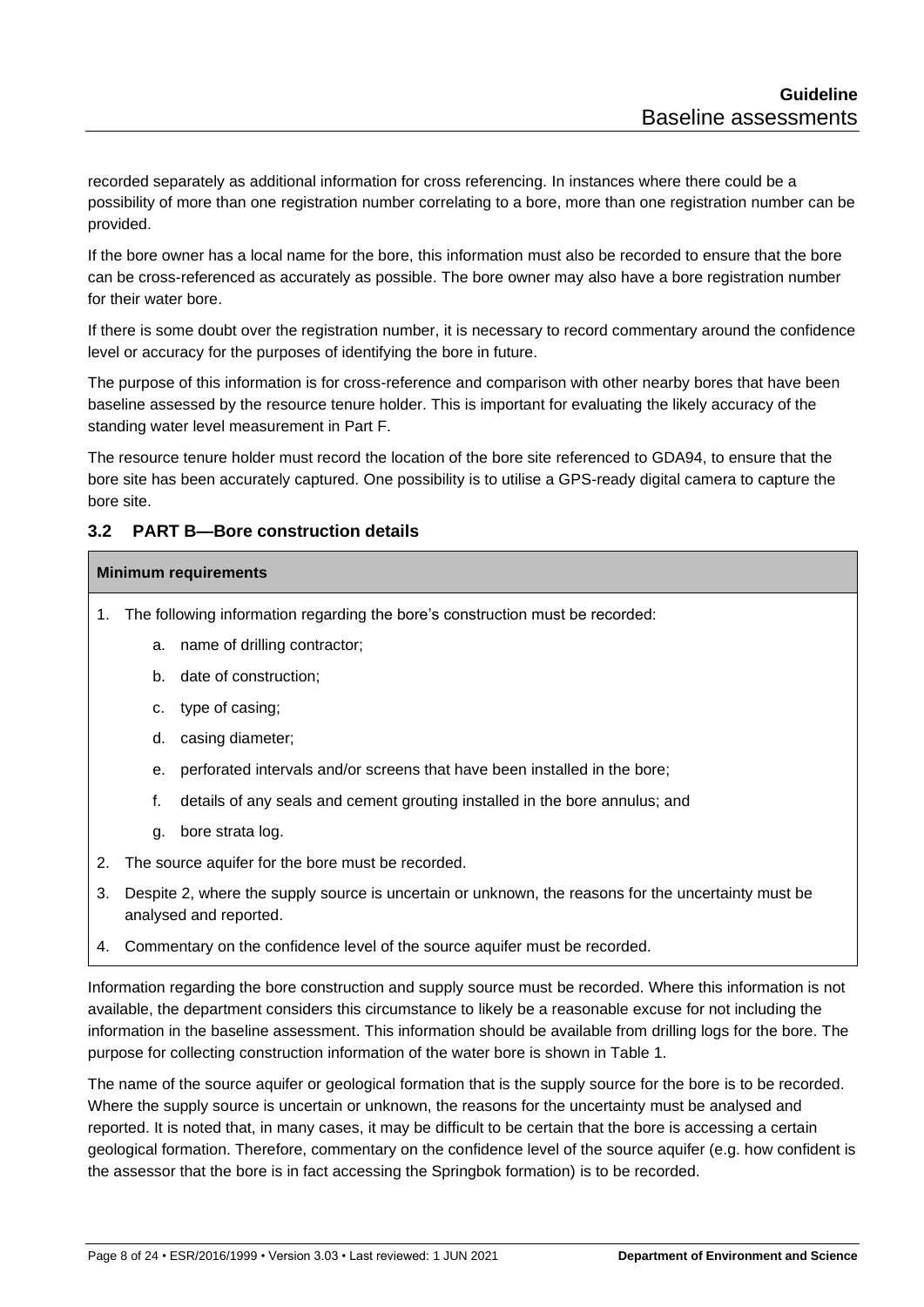| <b>Information required</b>                                                   | Purpose for which information is used                                                                                                                                                                                                                                           |
|-------------------------------------------------------------------------------|---------------------------------------------------------------------------------------------------------------------------------------------------------------------------------------------------------------------------------------------------------------------------------|
| Name of drilling contractor                                                   | Drilling contractor may be contacted for construction details if they<br>are unknown to bore owner.                                                                                                                                                                             |
| Date of construction                                                          | Indication of the likely condition of the casing and perforated<br>interval/s.                                                                                                                                                                                                  |
| Type of casing                                                                | Assists in the interpretation of the chemical composition of the<br>water from the bore and the condition of the casing. The most<br>commonly used materials are steel or PVC.                                                                                                  |
| Casing diameter                                                               | Calculation of the volume of water that is contained within casing<br>storage prior to purging the water bore for water sampling. This<br>information is usually found only on the driller's log for the water<br>bore. In some cases it is also contained in property records. |
| Perforated intervals and / or screens<br>that have been installed in the bore | Important for assessing the aquifer/s that the water bore taps for its<br>supply.                                                                                                                                                                                               |
| Details of any seals and cement<br>grouting installed in the bore annulus     | Important for assessing whether there is any possibility of corrosion<br>of the casing and invasion of the bore's supply (e.g. saline aquifer<br>water).                                                                                                                        |
| Bore strata log                                                               | Generally contains most of the information listed above. Also<br>assists in assessment of aquifer that the water bore intersects.                                                                                                                                               |

#### **Table 1: Bore construction information**

Details of the water supply bore's capacity (yield) would normally have been established at the time of development of the bore. The Minimum Construction Requirements for Water Bores in Australia recommend that "on completion of any production bore, the driller should carry out adequate testing to provide the client with a reasonable indication of the capacity of the bore. This test will also demonstrate to the client that the bore has been constructed properly and is therefore capable of producing clean water." (National Uniform Drillers Licensing Committee 2011, 2012).

In addition, Section 128(g) of the Water Regulation 2016 (Queensland) requires that records for water bores drilled contain "an estimation of the rate at which water may be produced from the bore."

Consequently, whenever capacity information is available from driller's records, this information should also be obtained from these records and recorded, rather than undertaking a capacity assessment at the time of baseline assessment.

# <span id="page-8-0"></span>**3.3 PART C—Bore equipment and condition details**

#### **Minimum requirements**

- 1. Information about the pumping equipment for a water bore including the following, must be recorded:
	- a. if the bore is in operating condition or has been decommissioned;
	- b. the pump type and make;
	- c. pump setting depth;
	- d. if the bore is metered;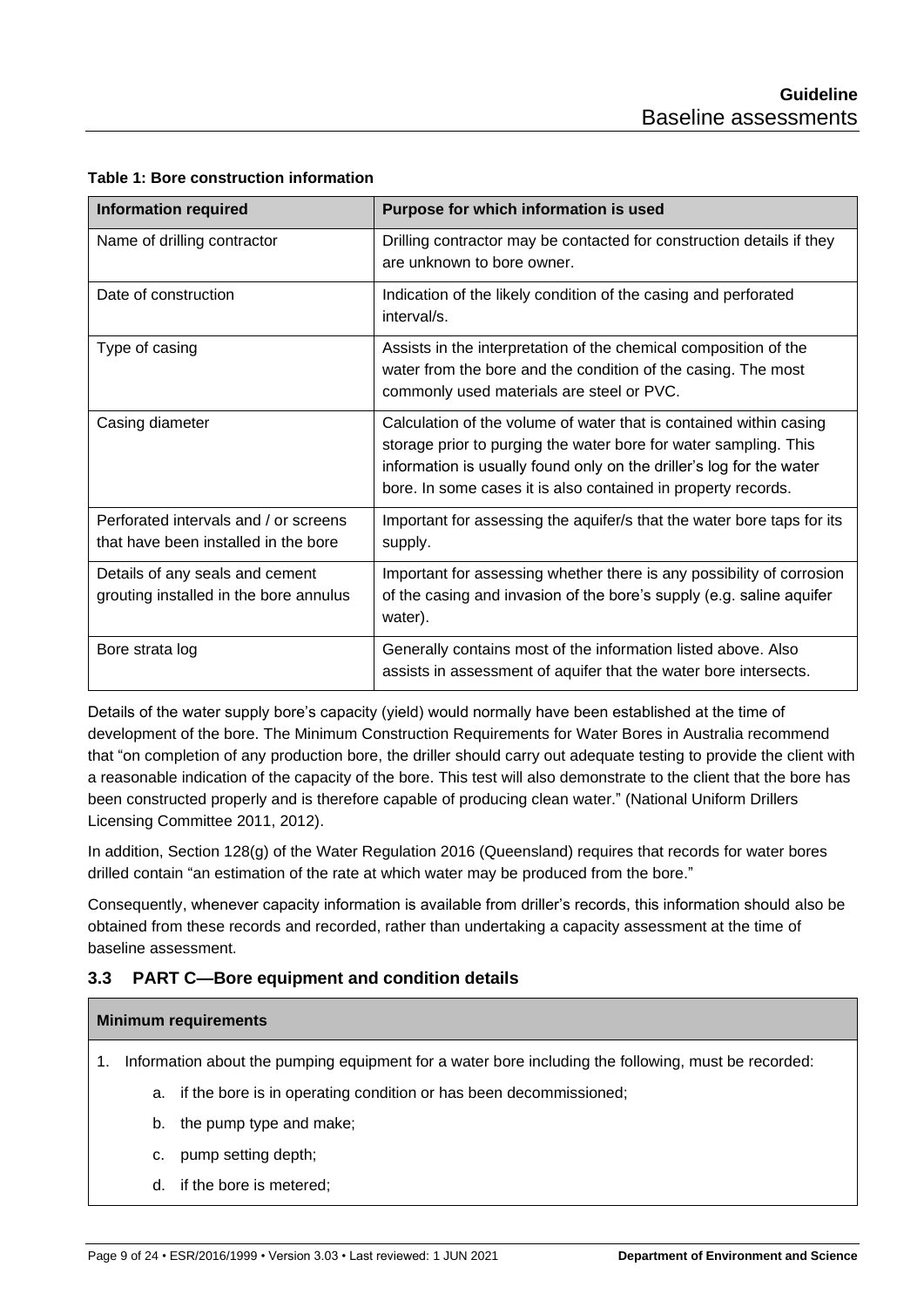- e. the power source for the bore;
- f. details on the riser; and
- g. details on the headworks.
- 2. A photo of the bore and bore equipment must be taken and attached to the notice of outcome.

Resource tenure holders must record information about the bore's condition and equipment. A photograph of the bore and the bore equipment is required to accurately capture the condition of the bore and equipment at the time of the baseline assessment. The pictures should be representative of the bore and detail each site individually, including a shot of the headworks.

The resource tenure holder should also record any details that the bore owner has about any repairs or maintenance that has previously been undertaken on the bore. For example, it is useful to record information about who has carried out the maintenance on the bore, as well as when and what sort of maintenance that was undertaken. These records will be useful background information to support any future bore assessment and assist in determining whether the bore has an impaired capacity.

## <span id="page-9-0"></span>**3.4 PART D—Bore supply information**

#### **Minimum requirements**

- 1. The authorised use or purpose of the bore must be identified and recorded, in consultation with the bore owner.
- 2. How often the bore is utilised (i.e. hours pumped/day) must be recorded.
- 3. The operating capacity of the bore and any associated commentary on the operating capacity, including any seasonal variation in use, must be recorded.
- 4. Peak usage information for the bore (including maximum volumes extracted and period of peak extraction) must be recorded.

Understanding the purpose of the bore at the time of baseline assessment is a vitally important component of the assessment and any subsequent make good agreements. Additional commentary as to how often the bore is utilised (hours pumped per day) must be recorded. This information will support any future bore assessment and provide a point for comparison in determining whether the bore has an impaired capacity. The tenure holder should consult the bore owner to verify this information, and the bore owner has an obligation to provide information that the tenure holder reasonably requires to undertake a baseline assessment.

The operating capacity of the bore and any associated commentary on the operating capacity of the bore that the bore owner can supply, including any seasonal variation in use, must be recorded. The bore owner should provide the resource tenure holder with any historical water use records that are available for the bore. These records will be valuable background information for the resource tenure holder and will assist both the resource tenure holder and the Office of Groundwater Impact Assessment (OGIA) in understanding regional groundwater trends.

Peak usage information for the bore, including maximum volumes extracted and period of peak extraction, is to be recorded. If this information is not available, accurate information relating to the use of the water extracted from the bore that needs to be captured should include, as a minimum:

- stock watering (type, head)
- domestic use (number of households supplied, area of gardens watered).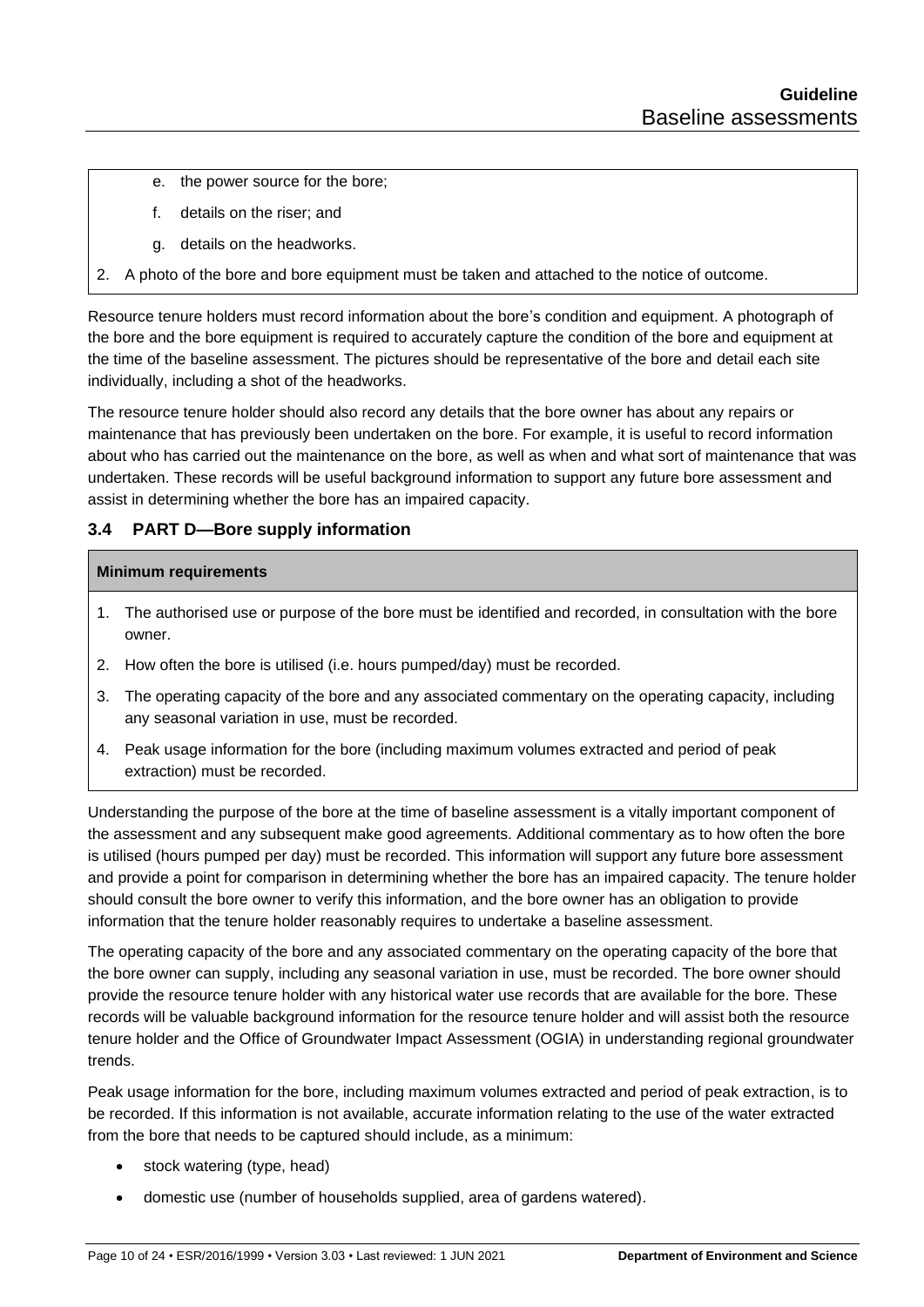Where no volumetric usage information is available, the figures supplied in Appendix 1 should be used to estimate volumes supplied by the bore. Section 404 of the Water Act gives resource tenure holders the power to ask bore owners for evidence to confirm stocking rates to support the estimated volumes.

#### <span id="page-10-0"></span>**3.5 PART E—Water level measurement**

#### **Minimum requirements**

- 1. A standing water level (SWL) must be recorded.
- 2. Where a SWL cannot be recorded, as it is not practicable for a bore owner to cease pumping, the following information must be recorded:
	- a. duration of pumping and rest periods; and
	- b. maximum pumping rates.
- 3. A photograph of the bore clearly showing the following must be taken and attached to the notice of outcome:
	- a. a datum for SWL
	- b. the unique identification number of the bore and the GWDB registered number if available;
	- c. the bore owner's name;
	- d. property name; and
	- e. the date of the photograph.
- 4. The height of the datum above ground level must be recorded.

It is a requirement of the baseline assessment that a standing water level (SWL) be obtained for the water bore. As this is an essential component of the baseline assessment, resource tenure holders must use its best endeavours to obtain this information.

Where this information is not practicable to be obtained, the resource tenure holder should provide reasons for being unable to obtain this information. Resource tenure holders should be aware that if a SWL cannot be taken as part of a baseline assessment, and it becomes evident that this baseline information is required, the department may issue a direction under section 402 of the Water Act to require the resource tenure holder to undertake a further baseline assessment that includes a SWL measurement.

Before a SWL can be obtained from a bore, consideration must be given to the condition of the bore, and whether a meaningful SWL can be obtained without causing significant modifications or damage to the bore. For example, significant modification would include pulling windmills or removing pumps, and in these circumstances a SWL is not required. However the resource tenure holder should discuss with the landholder the future schedule for bore maintenance, so the resource tenure holder can reschedule a SWL assessment to be undertaken at that time.

If a bore is not equipped with a pump, the bore may still be of use to the bore owner and therefore will require a SWL measurement.

For those bores that are equipped with a pump, there is often limited space in the annulus of the bore to allow for unobstructed access for the water level probe. If access can be provided through minor works of a nonstructural nature, these works should only be undertaken with the permission of the bore owner. As an example, minor works to obtain access may include removing a face plate or jacking up a well head.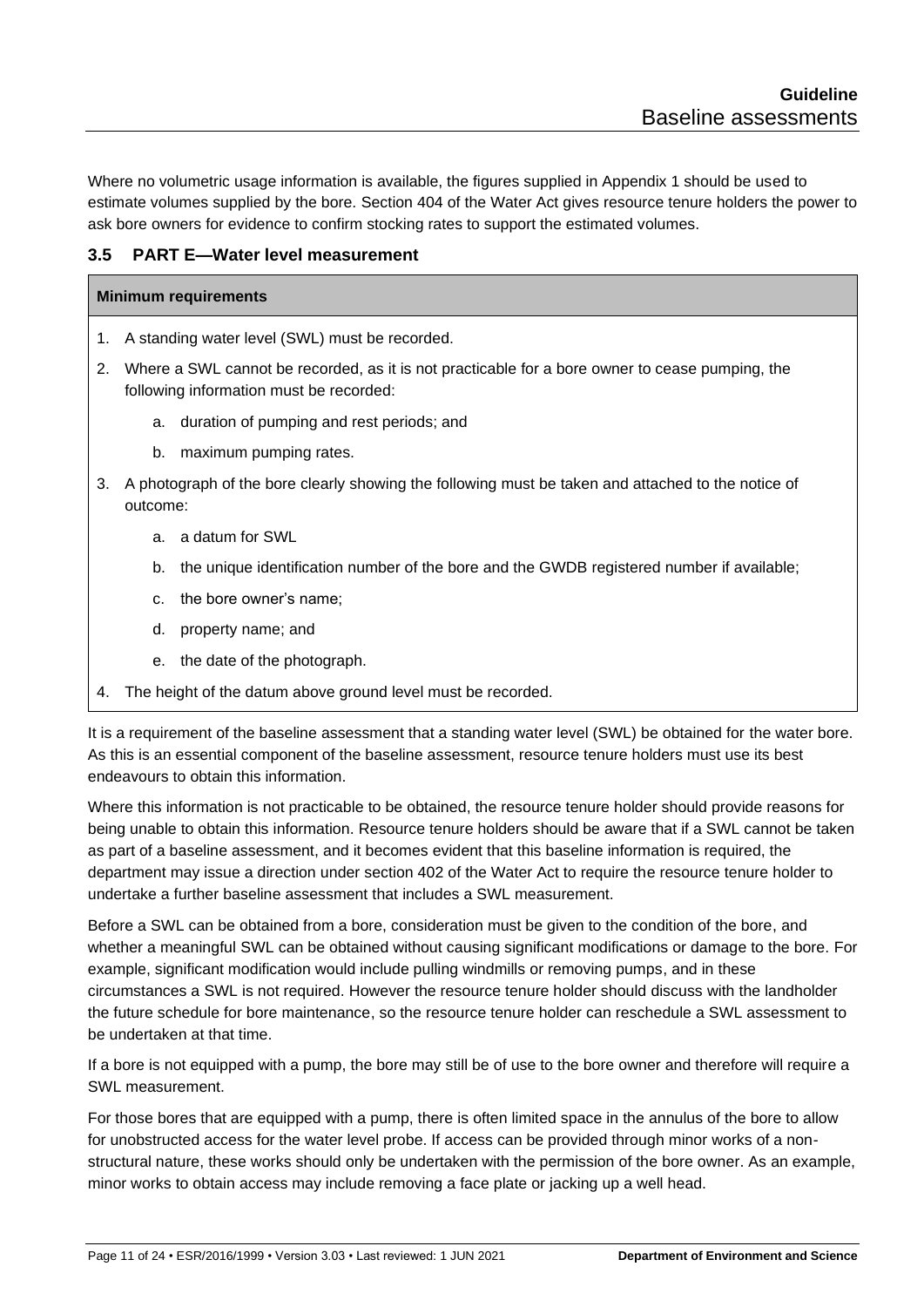#### <span id="page-11-0"></span>**3.5.1 Bore pumping at time of inspection**

It may be possible that at the time of the site visit to obtain a SWL, the bore could be pumping or has recently ceased pumping. In these circumstances, the optimal course of action is to revisit the bore when the water level has fully recovered from the influence of pumping and has stabilised.

The residual drawdown of the water level of a bore can take many hours or days to recover to a SWL. It has been assumed that the time for the water level to recover is a function of the yield of the bore; the higher the yield, then the greater the amount of time needed for the bore to recover.

As a guide, a bore that has a yield less than five litres per second should be given at least 48 hours to recover. A bore that has a yield greater than five litres per second, should be given at least 96 hours to recover. However, the recovery period for each bore should be considered on its own merit and these estimates are indicative only, and the resource tenure holder should discuss time frame for recovery of the bore with the bore owner.

It is acknowledged that in some circumstances, such as where an extensive irrigation campaign is underway, it is not practicable for the bore owner to cease pumping the bore for an extended period of time. In these cases, best endeavours must be made to take the most representative SWL measurement possible. In these circumstances, it is important that detailed information relating to the antecedent conditions of the bore are obtained and recorded. This information must include periods of pumping and rest periods and maximum pumping rates whenever this information is available.

Where an appropriate recovery period cannot be achieved, the use of automatic water level data loggers may be adopted to obtain detailed information regarding impacts of extraction from the bore and nearby bores. It should be noted that while data-loggers are considered a very useful tool to improve the accuracy of bore level measurements, they are not considered necessary to meet the minimum requirements of a baseline assessment.

Where automatic data loggers are not being used, the water level should be measured for as long as possible to record recovery and specify the bore recovery rate at the time the final water level was recorded.

Where the above measures are not feasible, a return visit at a later time may be scheduled. In these circumstances, the timetable requirements of the approved BAP should be taken into account when rescheduling. If it becomes apparent that rescheduling may not be possible within the timetable requirements of the approved BAP, the resource tenure holder should apply to amend the plan.

#### <span id="page-11-1"></span>**3.5.2 Datum**

Before a water level measurement is taken for a bore, a datum must be established on the water bore to ensure that any future measurements taken in the water bore will be referenced back to the same point.

All depth measurements are conventionally taken from the top of the bore casing or bore cover (at a marked point, such as the padlocking point). When selected, this point will need to be documented for each individual bore. This is to be achieved by photographing the bore head with the datum point clearly marked.

The photograph must also include a legible written record of:

- the unique identification number of the bore and the GWDB registered number if available;
- the bore owner's name:
- property name; and
- the date of the photograph.

The height of the datum above ground level is also to be measured and recorded.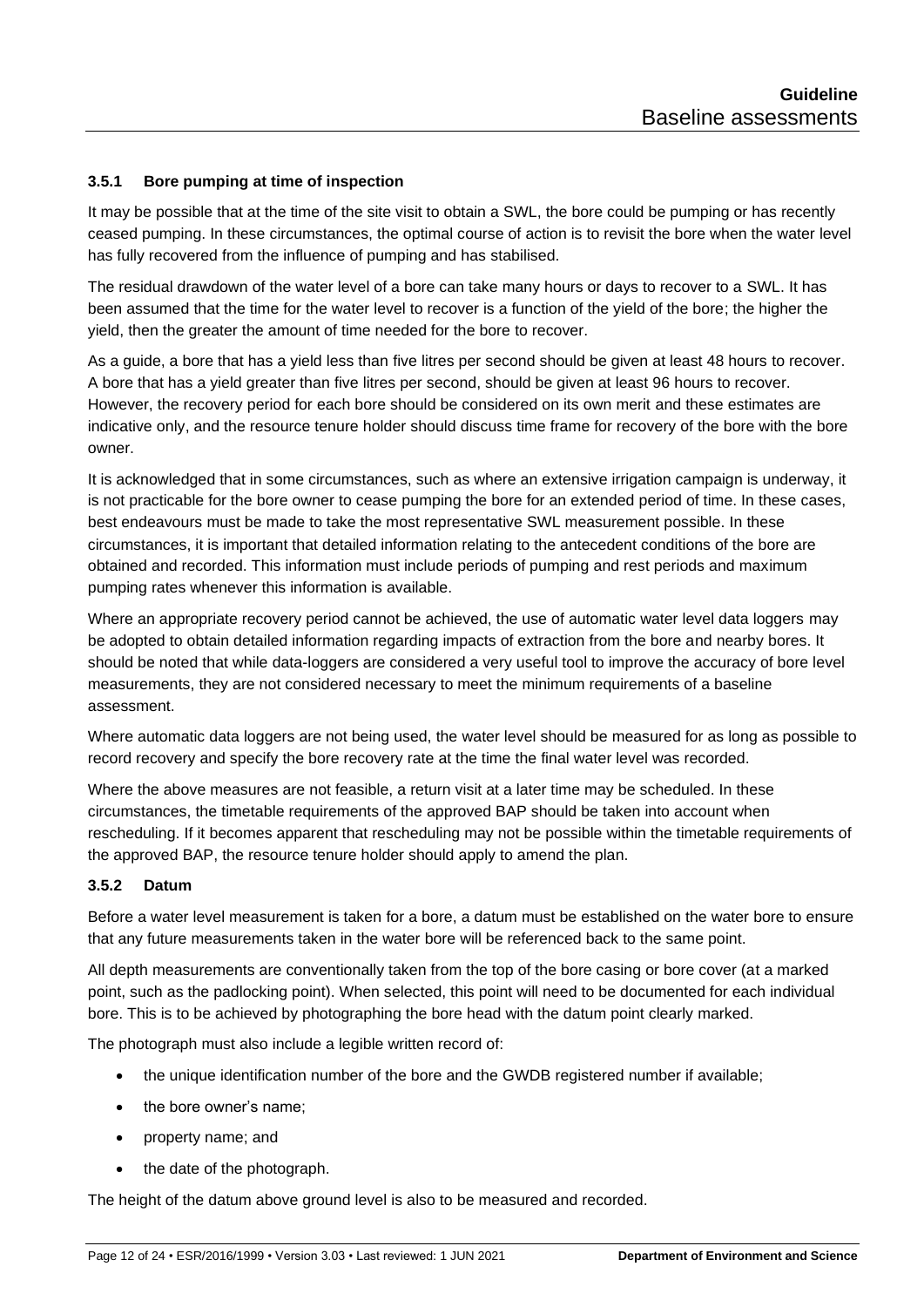Underground water levels are expressed as a level relative to the ground surface. The distance between the measuring point (e.g. datum at the top of casing) and the ground surface is subtracted from the measured distance between the measuring point (e.g. datum at the top of casing) and the level in the bore. If the water level in the bore is below ground, the result is recorded as negative (–), and positive (+) if it is above ground (i.e. water standing in the casing above ground).

#### <span id="page-12-0"></span>**3.5.3 Accuracy and calibration**

The instruments that are used to take SWL measurements need to be regularly checked to ensure that they are within calibration. This means that the device must be checked against an applied standard value to ensure that the device is indicating that value within a specified accuracy. Accuracy and calibration should be part of quality assurance and quality control procedures for baseline assessments, and error should not exceed ±50mm for water level measurements.

#### <span id="page-12-1"></span>**3.6 PART F—Water quality assessment**

The water quality assessment consists of the following four sub-parts:

- obtaining water quality samples;
- field parameters and laboratory analytes;
- presence and analysis of gas; and
- sample identification, preservation and transportation.

#### <span id="page-12-2"></span>**3.6.1 Obtaining water quality samples**

#### **Minimum requirements**

- 1. Water quality samples must be collected.
- 2. Sample collection must occur as close to the water bore as possible, and where possible, before any other pipework joins the bore discharge pipework.
- 3. The location of the sampling point must be documented.
- 4. Where the sampling point is not within 15m of the bore:
	- a. A photograph of the sampling point must be taken and attached; and
	- b. The location referenced to GDA94 must be recorded.
- 5. Prior to sampling a water bore, the volume of stagnant water within the bore casing and discharge piping (upstream of the sampling point) must be calculated.
- 6. Water quality samples must only be collected:
	- a. after three times the volume of stagnant water in the bore casing and the discharge piping (including a sufficient additional volume to account for any error in volume calculations) have been discharged, and
	- b. when the field water quality parameters have stabilised.
- 7. Where full purging as stated in requirement 6 is not practicable, but a meaningful sample can still be collected, the pumping history of the bore, including when the bore was last used must be recorded.
- 8. When water quality samples are taken where there is no pumping equipment in place in the bore, photographs showing the bore and sampling setup must be taken and attached.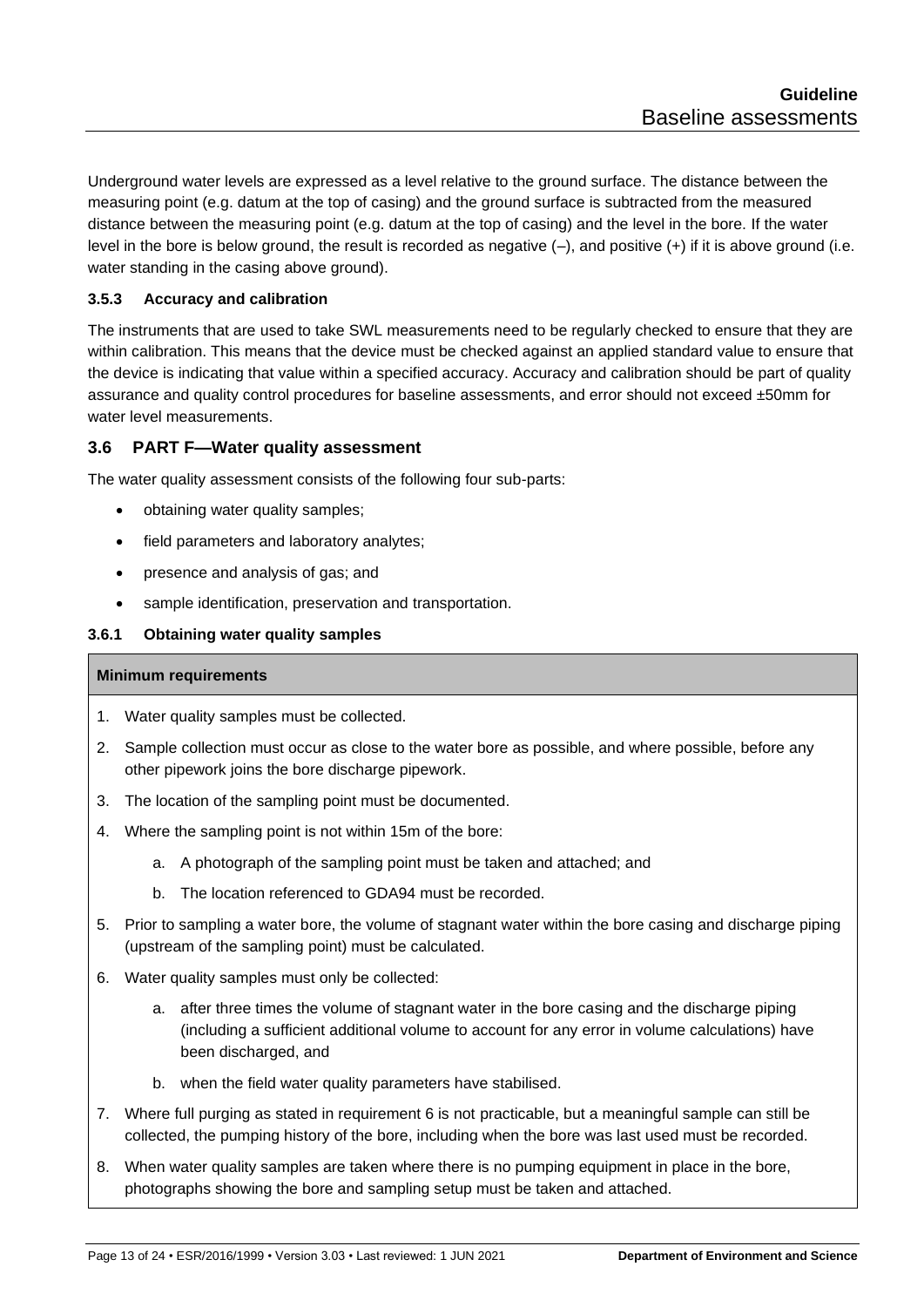9. When taking samples, potential sources of contamination must be identified and avoided.

10. When taking samples, disturbance to the existing infrastructure must be minimised.

Water quality data is to be collected consistent with the approved use or purpose of the bore. This may include activities such as stock watering, irrigation, industrial or potable uses. A comprehensive water quality assessment ensures that data exists should a bore assessment be required or a bore's approved use change.

It should be noted that only changes in water quality caused by a decline in water level which results from the exercise of underground water rights, form part of the make good framework. However, water quality information is also important as it can provide information about other issues with the bore such as faults in casing or cementing integrity.

Potential water quality impacts that may have resulted from other activities such as hydraulic fracturing (fraccing) are managed under the *Environmental Protection Act 1994* (EP Act). Water quality analytes which may be associated with such matters are therefore not a mandatory requirement of a baseline assessment. However, resource tenure holders may consider assessing further water quality analytes on a voluntary basis.

Water quality samples must be collected from all bores equipped with pumping infrastructure. If a bore is not equipped with pumping infrastructure, the resource tenure holder must exercise best endeavours to obtain water quality samples. However, it is recognised that in some circumstances difficulties in purging the bore will mean that obtaining a representative water quality sample is not practicable. Further guidance is provided in the "Sampling procedure" section below about what actions may be taken in order to obtain a water quality sample. Resource tenure holders should be aware that if no water quality sample is able to be taken as part of a baseline assessment and it becomes evident this baseline water quality information is required, the department may issue a direction under section 402 of the Water Act to require the resource tenure holder to undertake a baseline assessment, including the requirement to obtain a water quality sample.

#### <span id="page-13-0"></span>**3.6.2 Selection of sampling location**

Sample collection must occur as close to the water bore as possible, and where possible, before any other pipework joins the bore discharge pipework. Manipulation of headworks for access is not required. This will minimise the effects of temperature and pressure changes on the sample and avoid contamination of the sample from other sources.

The resource tenure holder and the bore owner should reach agreement on the most appropriate place to obtain a sample that will be representative of the bore water. When taking samples, potential sources of contamination must be identified and avoided wherever practicable and disturbance to the existing infrastructure must be minimised. The location of the sampling point must be documented and where the sampling point is not within 15m of the bore, it must be photographed. Its position must also be recorded using a handheld GPS. Samples of bore water should not be collected from storages such as water tanks, troughs or dams. Refer to Figure 1 for a schematic of acceptable water samples for an example bore.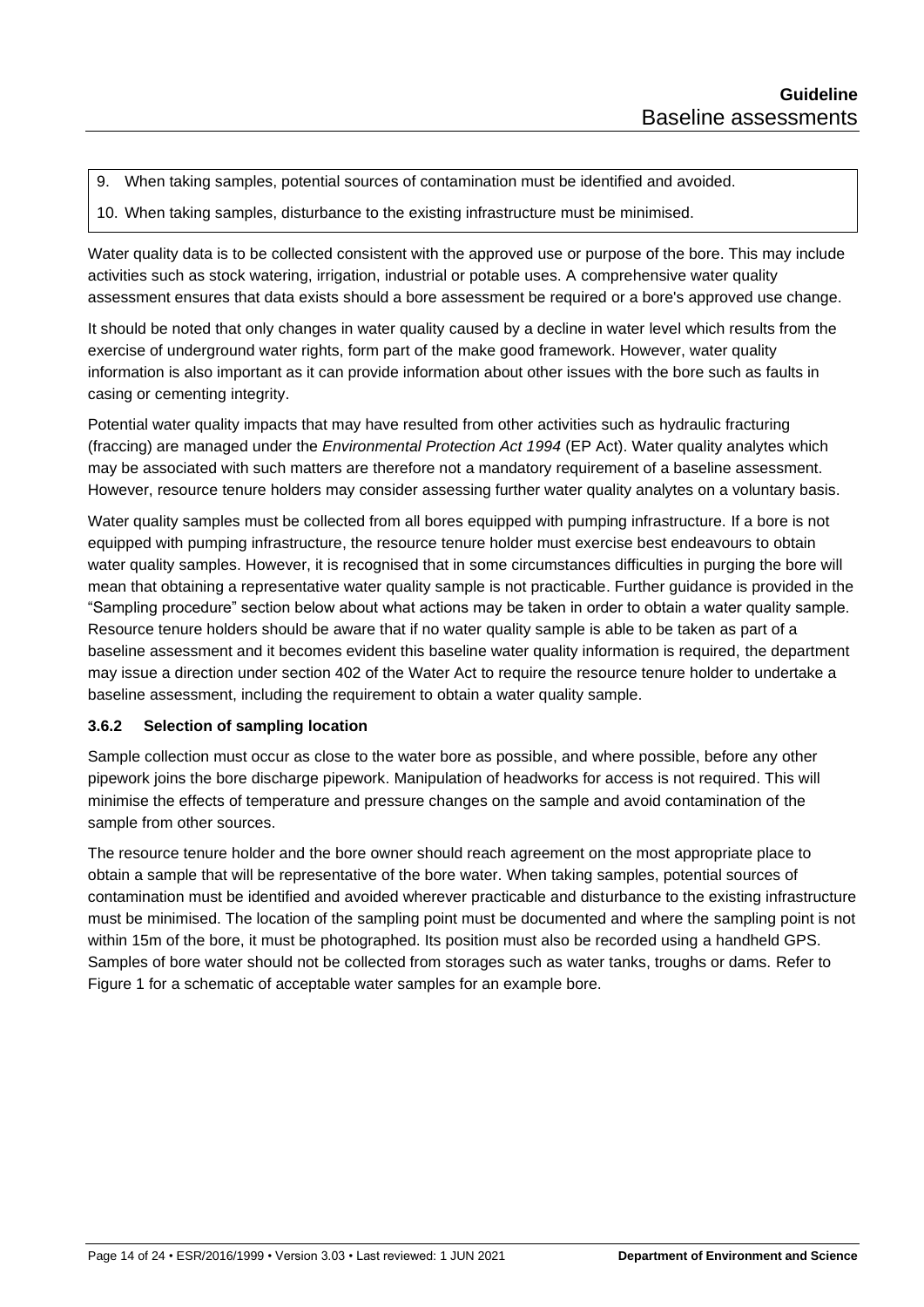

#### **Figure 1: Schematic of acceptable water sampling locations from Bore A**

#### <span id="page-14-0"></span>**3.6.3 Sampling procedure**

Prior to sampling a water bore, wherever practicable, the volume of stagnant water within the bore casing and discharge piping (upstream of the sampling point) must be calculated. Water quality samples must only be collected:

- after three times the volume of stagnant water in the bore casing and the discharge piping (including a sufficient additional volume to account for any error in volume calculations) have been discharged; and
- when the field water quality parameters have stabilised.

Stabilisation of the water quality parameters indicates the bore is producing formation water.

It is recognised that there may be circumstances where full purging of a bore in compliance with the above requirements prior to sampling is not practicable, such as when the bore is not equipped with pumping equipment or where there are restrictions on disposing of the purge water. In such cases, the resource tenure holder should develop an appropriate strategy for purging and sampling bores. This strategy should be consistent with recognised standards and guidelines for purging and sampling bores. Methods such as low flow micro-purging techniques may be a viable sampling method under some circumstances with a flow controller and flow through cell.

In cases where full purging is not practicable but a meaningful sample can still be collected, the pumping history of the bore, including when the bore was last used must be recorded in detail. When water quality samples are taken where there is no pumping equipment in place in the bore, photographs showing the bore and sampling setup are to be taken by the resource tenure holder to assist in demonstrating the integrity of the sampling process.

Possible options for obtaining a sample when pumping equipment is already in place may include:

- sampling from an existing valve and pipe;
- temporarily replacing another piece of equipment (e.g. a pressure gauge) with a valve to enable a sample to be obtained from this point; or
- installing a temporary valve and piping setup to be removed after sampling with reinstatement of the original piping.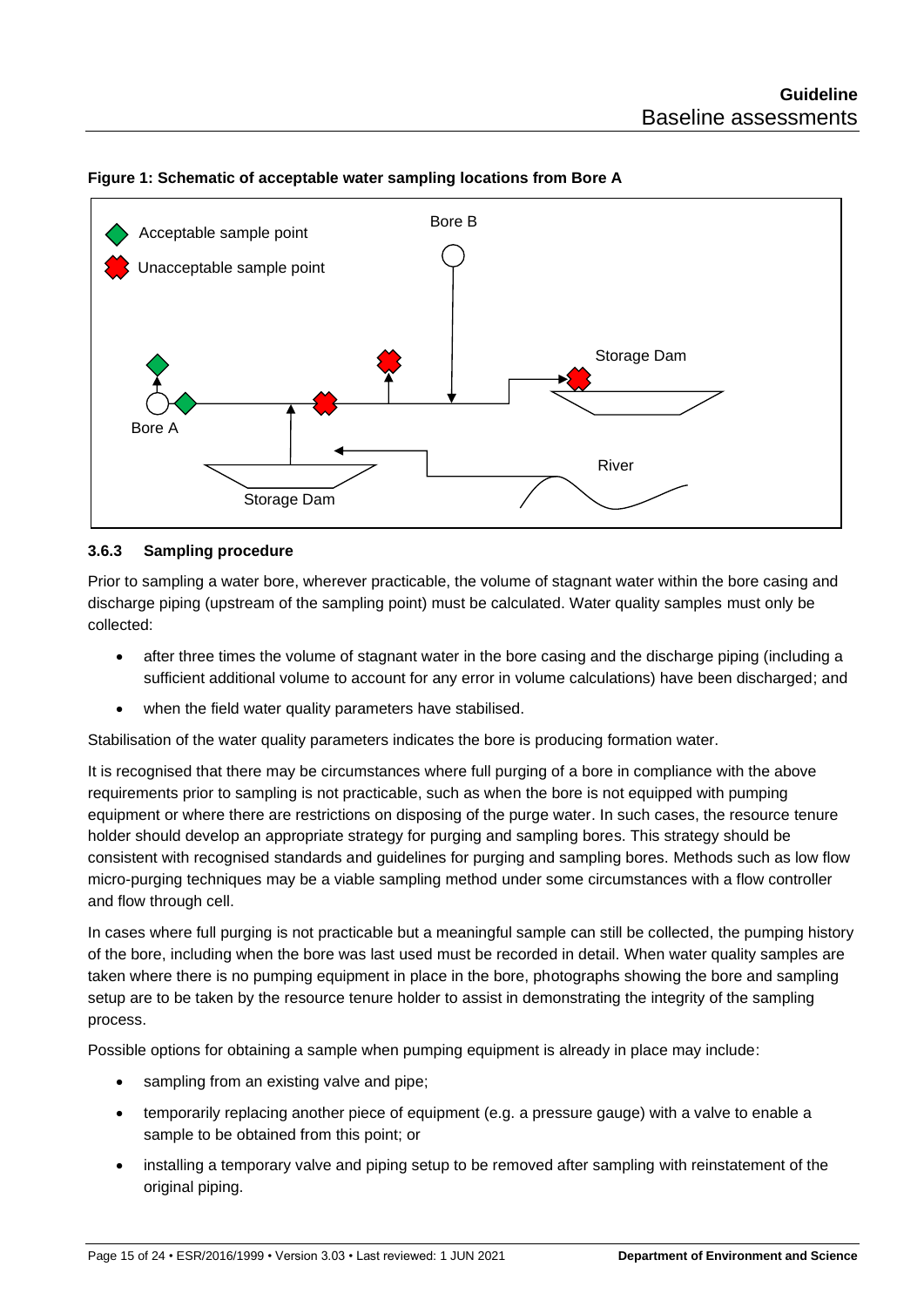The preferred option is that which allows sample collection to occur in a controlled manner and avoids disturbance to the sample by contamination from physical, chemical or biological processes. Use of a diversion pipe and flow regulating valve is therefore recommended.

<span id="page-15-0"></span>**3.6.4 Field parameters and laboratory analytes**

#### **Minimum requirements**

1. The minimum water quality analytes that must be sampled for baseline assessments are specified in the below table:

| Category                     | <b>Parameters</b>                                                           |               |  |
|------------------------------|-----------------------------------------------------------------------------|---------------|--|
| Physical parameters          | pH (field and laboratory)                                                   |               |  |
|                              | Temperature (field only)                                                    |               |  |
|                              | <b>Electrical conductivity</b>                                              |               |  |
|                              | Total dissolved solids                                                      |               |  |
| lons                         | Calcium                                                                     | Potassium     |  |
|                              | Chloride                                                                    | Sodium        |  |
|                              | Fluoride                                                                    | Sulphate      |  |
|                              | Magnesium                                                                   |               |  |
| Alkalinity and hardness      | Alkalinity-bicarbonate, carbonate, hydroxide and total as CaCO <sub>3</sub> |               |  |
|                              | (field and laboratory)                                                      |               |  |
|                              | Total hardness as CaCO <sub>3</sub>                                         |               |  |
| Metals (dissolved and total) | Aluminium                                                                   | Lead          |  |
|                              | Arsenic                                                                     | Manganese     |  |
|                              | <b>Barium</b>                                                               | Mercury       |  |
|                              | Beryllium                                                                   | Molybdenum    |  |
|                              | <b>Boron</b>                                                                | <b>Nickel</b> |  |
|                              | Cadmium                                                                     | Selenium      |  |
|                              | Chromium                                                                    | Uranium       |  |
|                              | Cobalt                                                                      | Vanadium      |  |
|                              | Copper                                                                      | Zinc          |  |
|                              | Iron                                                                        |               |  |
| Dissolved gases              | Carbon dioxide (field)                                                      |               |  |
|                              | Methane                                                                     |               |  |
|                              | Hydrogen sulphide                                                           |               |  |

- 2. All samples for baseline assessments are to be analysed at National Association of Testing Authorities (NATA) accredited laboratories.
- 3. The limit of detection must be sufficient for assessment against current and relevant guidelines, including but not limited to:
	- a. the Australian and New Zealand Guidelines for Fresh and Marine Water Quality (ANZECC and ARMCANZ, 2000); and
	- b. the Australian Drinking Water Guidelines (National Health and Medical Research Council, 2011).

These requirements ensure that all potential underground water end-users are protected and provides information essential to investigate the cause(s) of any future impairment.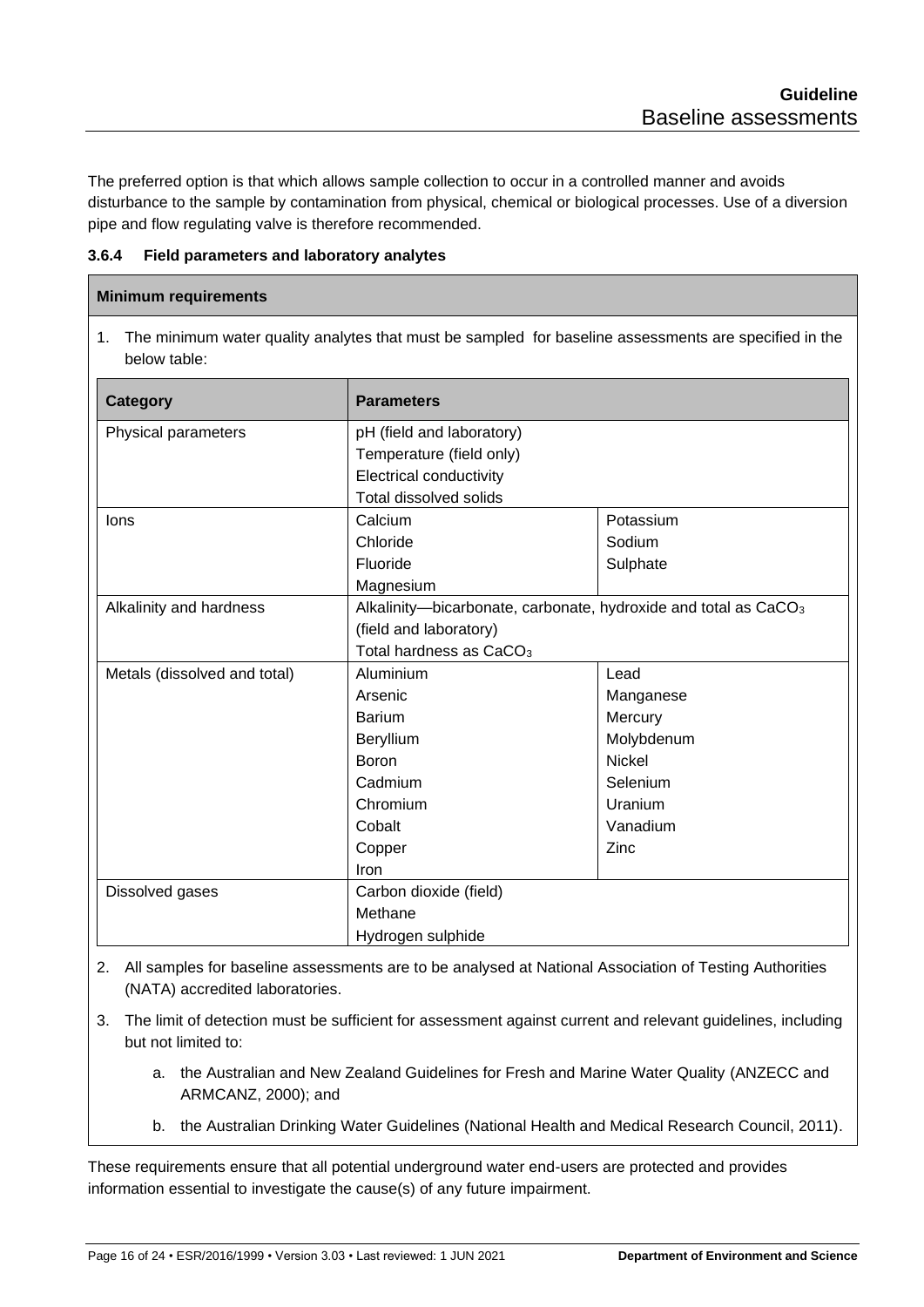For example, dissolved carbon dioxide can lead to deposition of calcium carbonate where calcium and bicarbonate ions are in solution and is also responsible for enhanced corrosion of steel when the carbon dioxide concentration typically exceeds 40-50 mg/L. Reduced water levels and aquifer depressurisation therefore have the potential to both increase fouling and corrosion, hence obtaining data on these parameters is imperative prior to resource and gas activities.

#### <span id="page-16-0"></span>**3.6.5 Presence and analysis of gas**

#### **Minimum requirements**

- 1. All bores must be measured for the presence of carbon dioxide, methane and hydrogen sulphide using a multi-parameter gas detector and in compliance with the latest version of the Code of practice for coal seam gas well head emissions detection and reporting (Department of Natural Resources and Mines, 2011).
- 2. Where present, dissolved gas samples must be collected through a flow-through cell.
- 3. If a flow-through cell cannot practicable be used, dissolved gas samples must be collected using the methods outlined in section 7.2 of Groundwater Sampling and Analysis—A Field Guide (Sundaram, et al., 2009).
- 4. The pumping regime prior to assessing the presence or absence of gas, must be recorded.

The bore owner must advise the resource tenure holder if gas is present in the bore and information should be sought on under what conditions it occurs. All bores must be measured for the presence of carbon dioxide, methane and hydrogen sulphide using a multi-parameter gas detector and in compliance with the latest version of the Code of Practice for coal seam gas well head emissions detection and reporting (Department of Natural Resources and Mines, 2011).

Samples for dissolved gas are required to be collected whenever water quality samples are being collected. The preferred method to obtain dissolved gas samples is through the use of a flow-through cell (or gas separator/stripper) installed on the bore discharge pipework where this can be achieved without modifications to the bore infrastructure. Where a flow-through cell can be utilised, the quantity of gas to water is to be determined and should gas be present, field measurements of concentration are to be obtained using a suitably calibrated gas analyser sampling directly from the flow-through cell (or gas separator/stripper), or via a field titration test kit. In such cases, the resource tenure holder must obtain a sample of gas for compositional analysis by a laboratory via the flow-through cell (or gas separator/stripper).

Where water quality samples are being collected but a flow-through cell cannot practicably be used, dissolved gas samples must be collected using the methods outlined in section 7.2 of Groundwater Sampling and Analysis—A Field Guide (Sundaram, et al., 2009).

It is recognised that the presence or absence of gas may be affected by factors including resource and gas activities, biogenic sources, seasonal factors or the bore's use. Therefore, the pumping regime prior to assessing the presence or absence of gas, must be recorded as part of the baseline assessment.

#### <span id="page-16-1"></span>**3.6.6 Additional water quality analytes**

Potential water quality impacts that may have resulted from other resource and gas activities, such as fraccing or injection of CSG water into aquifers are managed through the EP Act. The following additional constituents are not considered minimum requirements of a baseline assessment under the Water Act, but may be analysed as deemed necessary by the resource tenure holder, or as required by the chief executive under the EP Act.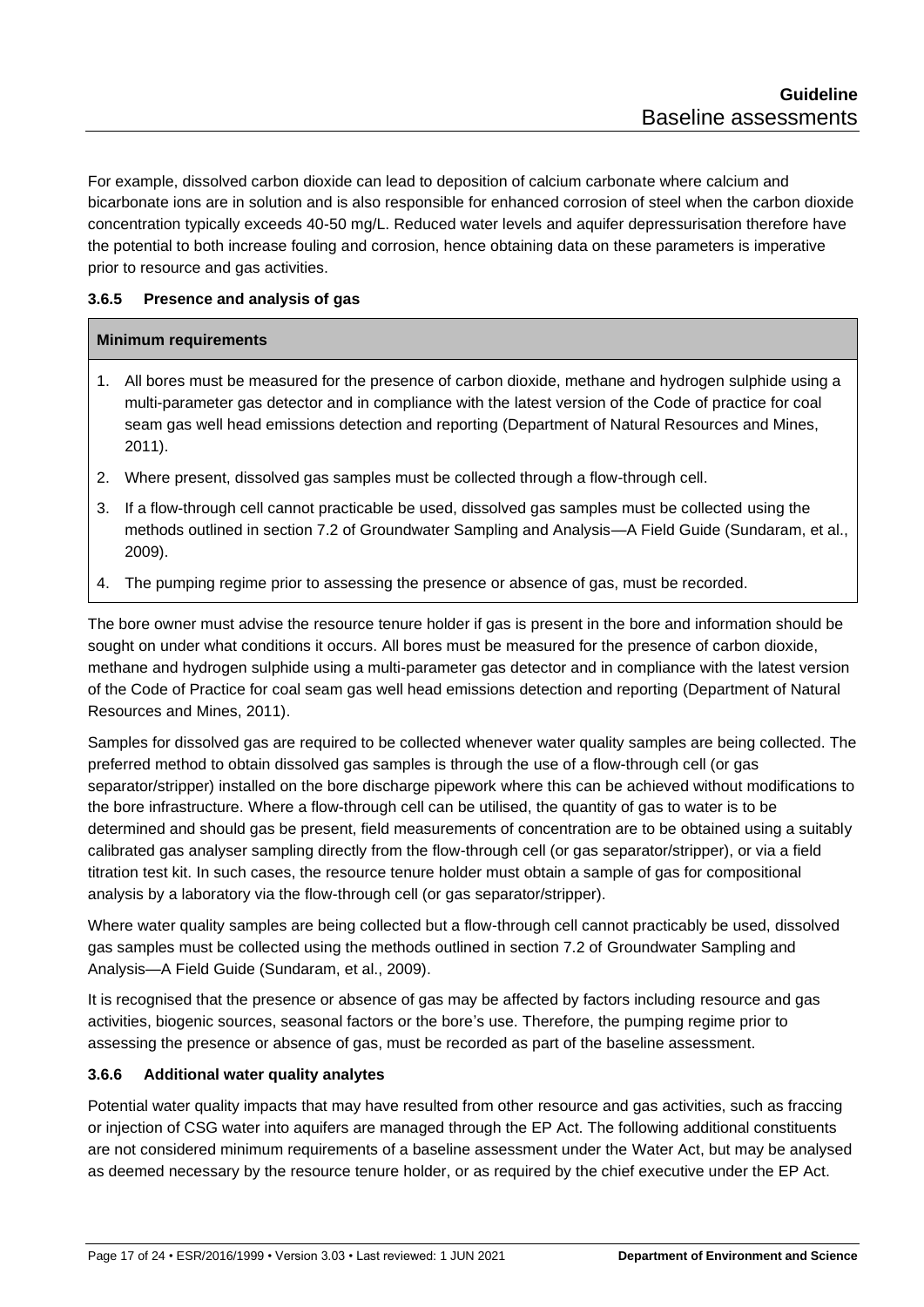Water quality data that is collected should be collected consistent with the approved use of the bore, which may include activities such as stock watering, irrigation, industrial or potable uses.

| <b>Category</b>      | <b>Parameters</b>                    |
|----------------------|--------------------------------------|
| Physical parameters  | Benzene                              |
|                      | Toluene                              |
|                      | Ethyl-benzene                        |
|                      | Xylene (total)                       |
|                      | Naphthalene                          |
|                      | Phenanthrene                         |
|                      | Benzo (a) pyrene                     |
|                      | Sodium hypochlorate                  |
|                      | Sodium hydroxide                     |
|                      | Formaldehyde                         |
|                      | Ethanol                              |
|                      | Gross alpha radiation                |
| <b>Nutrients</b>     | Ammonia                              |
|                      | Nitrate as N                         |
|                      | Nitrite as N                         |
|                      | Nitrate + nitrite as N               |
|                      | Total nitrogen as N                  |
|                      | Total phosphorus                     |
| Microbiological      | Total heterotrophic plate count      |
|                      | Sulphate-reducing bacteria           |
| <b>Miscellaneous</b> | Ionic balance                        |
|                      | Sodium adsorption ratio (calculated) |

**Table 2: Suggested additional water quality analytes for baseline assessment**

The total heterotrophic plate count provides a broad assessment on the biological condition of the bore, which in turn can indicate the level of fouling which exists prior to resource and gas development. Sulphate reducing bacteria are an indicator of the severity of anaerobic growth in the bore, and can be responsible for taste and odour issues as well as corrosion damage.

#### <span id="page-17-0"></span>**3.6.7 Sample identification, preservation and transportation**

Resource tenure holders should ensure that sample identification, preservation and transport adheres to best practice industry standards.

#### **Minimum requirements**

- 1. Water quality samples must have a unique identification number that can be cross-referenced to the monitoring location and time of sampling.
- 2. Sample preservation measures are to be documented and must comply with the laboratories requirements and relevant standards (e.g. AS/NZS 5667.1:1998).
- 3. Sample integrity must be maintained through the use of chain of custody procedures and documentation in accordance with section 3.7 of the Monitoring and Sampling Manual 2018—Environmental Protection (Water) Policy 2009 (Department of Environment and Science, 2018).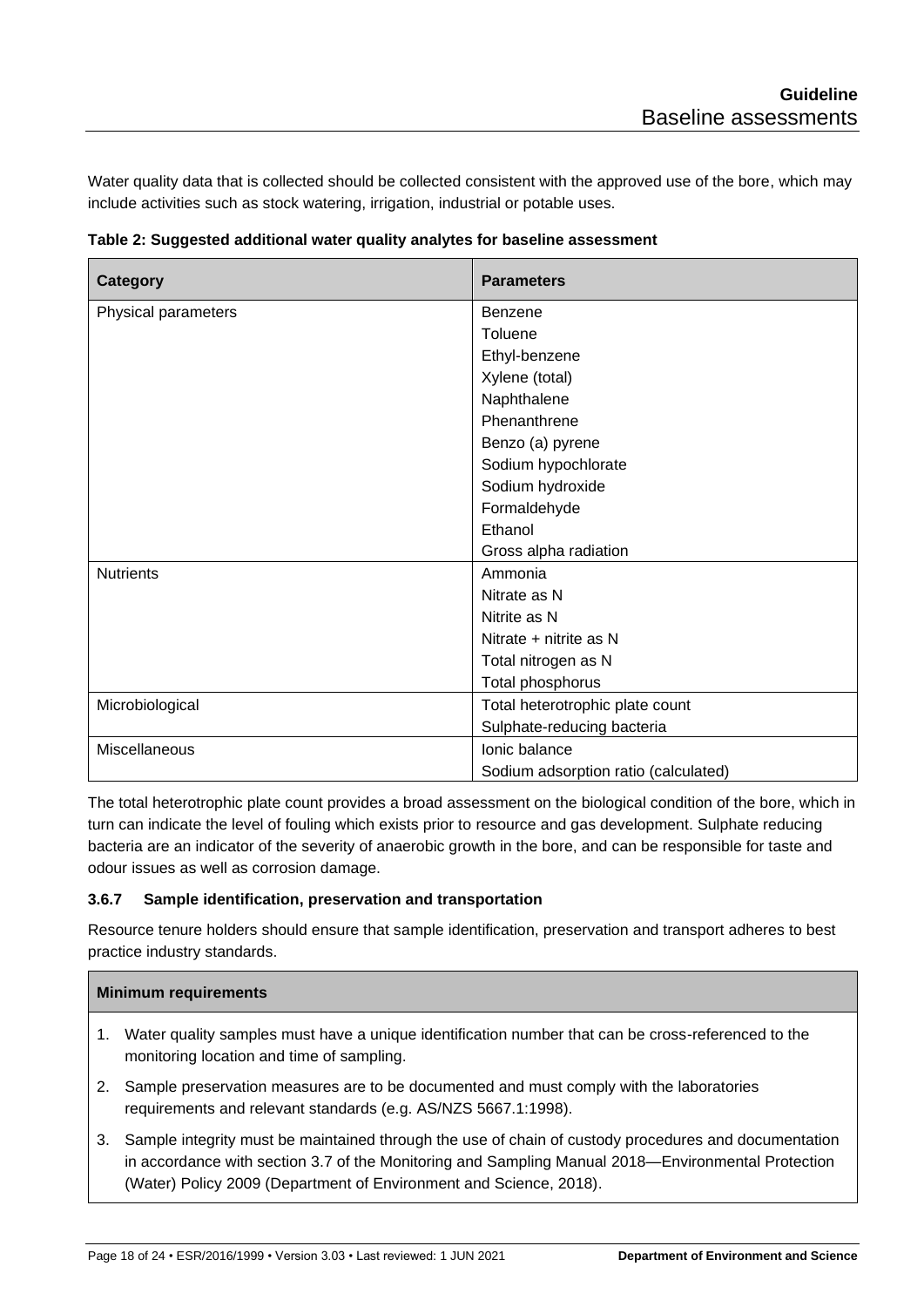#### <span id="page-18-0"></span>**3.6.8 Rescheduling of water sampling**

Should sampling of the water from the water bore not be feasible at the time of the initial field visit, the bore owner and resource tenure holder may choose to agree on another time for obtaining a sample. If sampling is rescheduled, then, both parties should formally record the agreed rescheduled timeframe. It should be noted that the rescheduled timeframe for obtaining a sample must be within the timetabled date in the relevant approved BAP, or if this is not possible, the BAP should be amended to account for the new agreed timeframe.

Should the bore owner choose not to reschedule a time for water quality sampling, the resource tenure holder must record this within the results of the baseline assessment.

#### <span id="page-18-1"></span>**3.7 PART G—Assessment field officer details**

#### **Minimum requirements**

1. The person responsible for conducting the baseline assessment must be recorded.

#### <span id="page-18-2"></span>**3.8 PART H—Declaration**

#### **Minimum requirements**

1. The resource tenure holder declaration must be completed by an officer accountable for "sign off" on the data collected during the baseline assessment.

The contact details of the officer accountable for "sign off" on the data collected during the baseline assessment must be recorded.

#### <span id="page-18-3"></span>**3.9 PART I—Property owner/manager details**

#### **Minimum requirements**

1. The contact details of the bore owner, and any person who has provided information to the resource tenure holder about the bore's condition for the baseline assessment, must be recorded.

The contact details of the person responsible for providing information to the resource tenure holder about the baseline assessment, including the bore owner's details, must be recorded.

Where a person, other than the resource tenure holder, has provided information about the bore's condition for the baseline assessment, it is recommended that the resource tenure holder specifically identify the information provided by this person.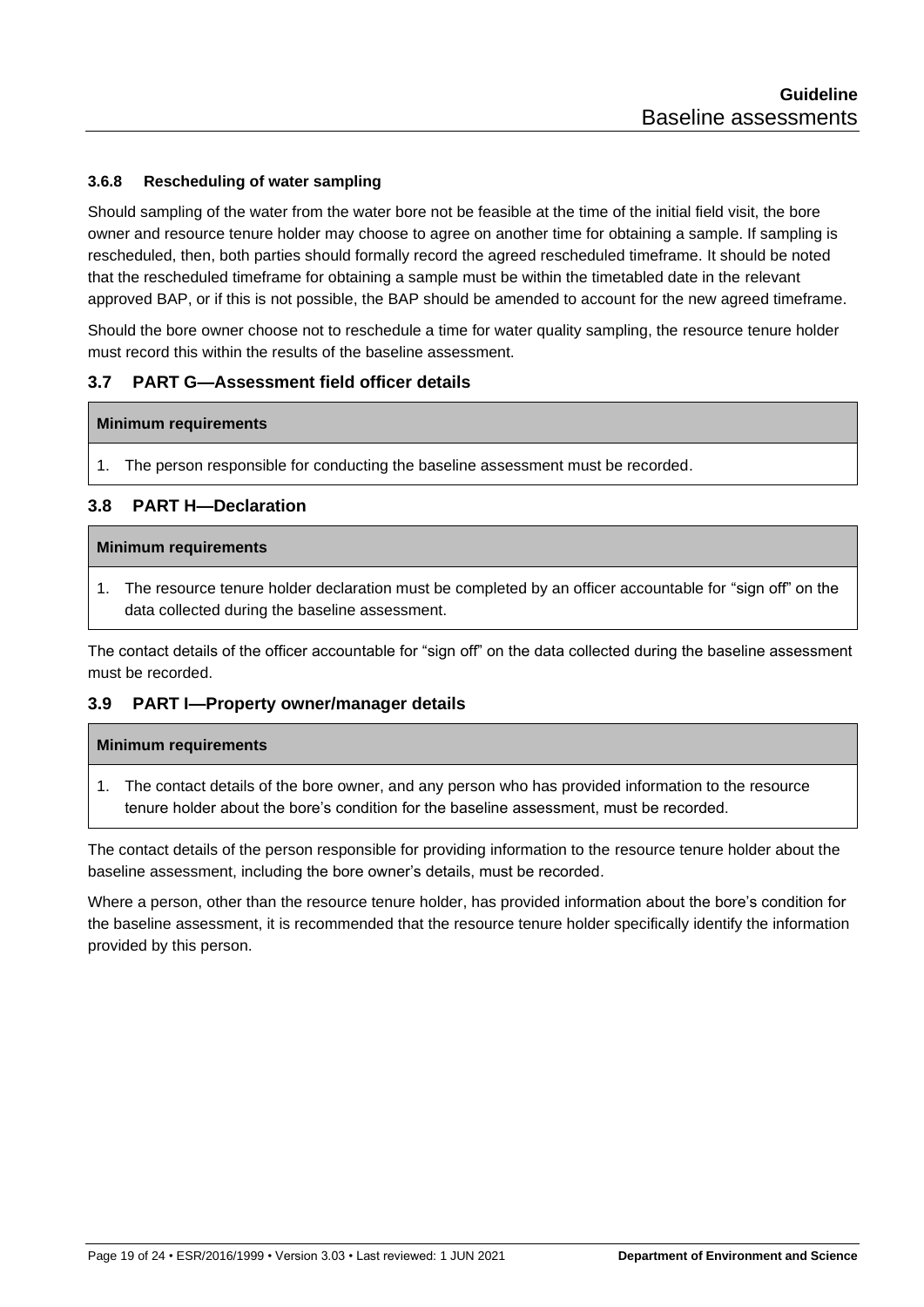# <span id="page-19-0"></span>**4 Definitions/Glossary**

| Analyte                                                                                                                                                                                                                                                                                                                                                                                                  | A chemical parameter determined by either physical measurement at the bore<br>head (e.g. electrical conductivity), or by laboratory analysis.                                                                                                                                                                                                                            |  |
|----------------------------------------------------------------------------------------------------------------------------------------------------------------------------------------------------------------------------------------------------------------------------------------------------------------------------------------------------------------------------------------------------------|--------------------------------------------------------------------------------------------------------------------------------------------------------------------------------------------------------------------------------------------------------------------------------------------------------------------------------------------------------------------------|--|
| <b>Aquifer</b>                                                                                                                                                                                                                                                                                                                                                                                           | Aquifer has the meaning in Schedule 4 of the Water Act and means a<br>geological structure, formation or formations that holds water in sufficient<br>quantity to provide a source of water that can be tapped by a bore.                                                                                                                                                |  |
| <b>Artesian bore</b>                                                                                                                                                                                                                                                                                                                                                                                     | Artesian bore has the meaning in Schedule 4 of the Water Act and means a<br>shaft, well, gallery, spear or excavation, and any works constructed in<br>connection with the shaft, well, gallery, spear or excavation, that taps an aquifer<br>and the water flows, or has flowed, naturally to the surface.                                                              |  |
| <b>Authorised water bore</b>                                                                                                                                                                                                                                                                                                                                                                             | An authorised water bore includes water bores for which the taking of, or<br>interfering with, water is authorised under the Water Act, and if required, a<br>development approval has been granted under the Planning Act 2016 (or was<br>granted under the repealed Sustainable Planning Act 2009 or Integrated<br>Planning Act 1997).                                 |  |
|                                                                                                                                                                                                                                                                                                                                                                                                          | This includes water bores from which the taking or interference with water is<br>authorised without the requirement for a water entitlement under Section 20 of<br>the Water Act.                                                                                                                                                                                        |  |
| <b>Bore trigger threshold</b>                                                                                                                                                                                                                                                                                                                                                                            | Bore trigger threshold has the meaning in section 362 of the Water Act and<br>means a decline in water level in an aquifer prescribed by regulation, or<br>otherwise 5 metres for consolidated aquifers and 2 metres for unconsolidated<br>aquifers.                                                                                                                     |  |
| <b>Consolidated aquifer</b>                                                                                                                                                                                                                                                                                                                                                                              | Consolidated aquifer has the meaning in section 362 of the Water Act and<br>means an aquifer consisting predominantly of consolidated sediment. The term<br>includes geological formations such as sandstone, fractured mudstone and<br>basalt.                                                                                                                          |  |
| <b>Datum</b>                                                                                                                                                                                                                                                                                                                                                                                             | An agreed reference point at the bore head. This is usually the top of the<br>casing.                                                                                                                                                                                                                                                                                    |  |
| <b>Make good obligations</b>                                                                                                                                                                                                                                                                                                                                                                             | Make good obligations has the meaning in section 409 of the Water Act and<br>means the obligations of resource tenure holder for an immediately affected<br>area bore, which are:                                                                                                                                                                                        |  |
|                                                                                                                                                                                                                                                                                                                                                                                                          | undertaking a bore assessment of the bore,                                                                                                                                                                                                                                                                                                                               |  |
|                                                                                                                                                                                                                                                                                                                                                                                                          | entering into a make good agreement with the bore owner,                                                                                                                                                                                                                                                                                                                 |  |
|                                                                                                                                                                                                                                                                                                                                                                                                          | complying with the make good agreement, and                                                                                                                                                                                                                                                                                                                              |  |
|                                                                                                                                                                                                                                                                                                                                                                                                          | if asked to vary the make good agreement, negotiating a variation of<br>the make good agreement.                                                                                                                                                                                                                                                                         |  |
| <b>Meaningful sample</b>                                                                                                                                                                                                                                                                                                                                                                                 | A meaningful sample means that the material sampled is genuinely<br>representative of the body of water from which it was collected (from the<br>location of interest), that in situ measurements are reliable, and that the integrity<br>of materials sent for laboratory analysis has not been compromised by<br>contamination, degradation, transformation or losses. |  |
| Resource tenure holder has the meaning in section 364 of the Water Act and<br><b>Resource tenure holder</b><br>means the holder of an authority to prospect or petroleum lease issued under<br>either the Petroleum Act 1923 or the Petroleum and Gas (Production and<br>Safety) Act 2004 or the holder of a mineral development licence or mining lease<br>issued under the Mineral Resources Act 1989. |                                                                                                                                                                                                                                                                                                                                                                          |  |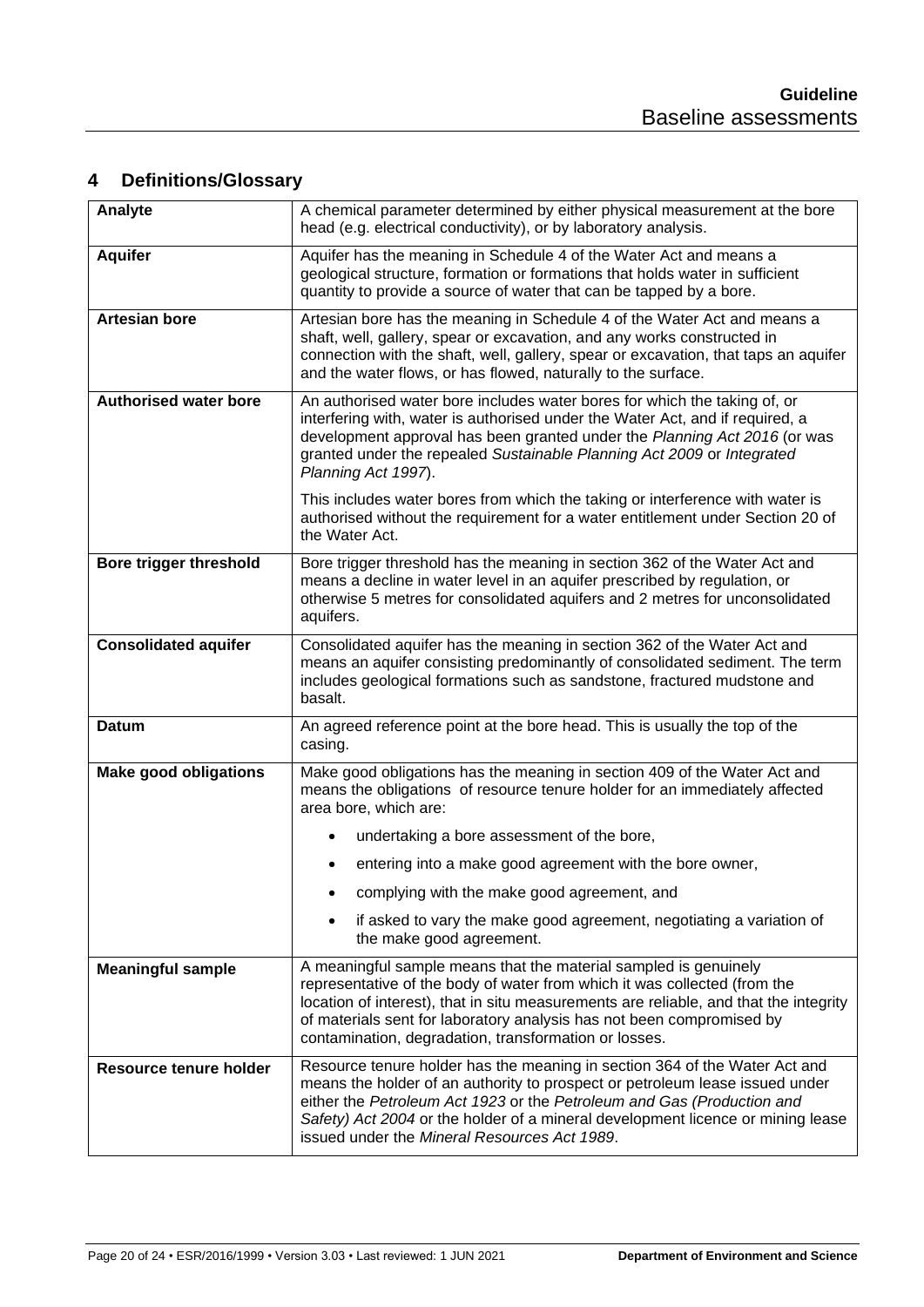| <b>Residual drawdown</b>            | The depth of the water level calculated by subtracting the static water level<br>before pumping began from appropriate water levels taken during the recovery<br>process.                                                                                                                                                                 |  |
|-------------------------------------|-------------------------------------------------------------------------------------------------------------------------------------------------------------------------------------------------------------------------------------------------------------------------------------------------------------------------------------------|--|
| Subartesian bore                    | <b>Subartesian bore</b> has the meaning in Schedule 4 of the Water Act and<br>includes a shaft, well, gallery, spear or excavation, and any works constructed<br>in connection with the shaft, well, gallery, spear, or excavation, that taps an<br>aquifer and the water does not flow and never has flowed naturally to the<br>surface. |  |
| <b>Unconsolidated aquifer</b>       | Unconsolidated aquifer has the meaning in section 362 of the Water Act and<br>means an aquifer other than a consolidated aquifer.                                                                                                                                                                                                         |  |
| <b>Underground water</b><br>quality | A term that encompasses the chemical and biological characteristics of the<br>water from a bore. It is assessed by physical measurements at the bore head<br>and follow-up laboratory analysis of sample/s of the water.                                                                                                                  |  |
| <b>Water level</b>                  | Water level of an aquifer has the meaning in section 362 of the Water act and<br>mean                                                                                                                                                                                                                                                     |  |
|                                     | if the aquifer was tapped by an artesian bore—the level to which the water<br>would rise naturally above the surface of the land at the location of the bore<br>if the water was contained vertically above the surface of the land; or                                                                                                   |  |
|                                     | if the aquifer were tapped by a subartesian bore—the level of the water in<br>the bore.                                                                                                                                                                                                                                                   |  |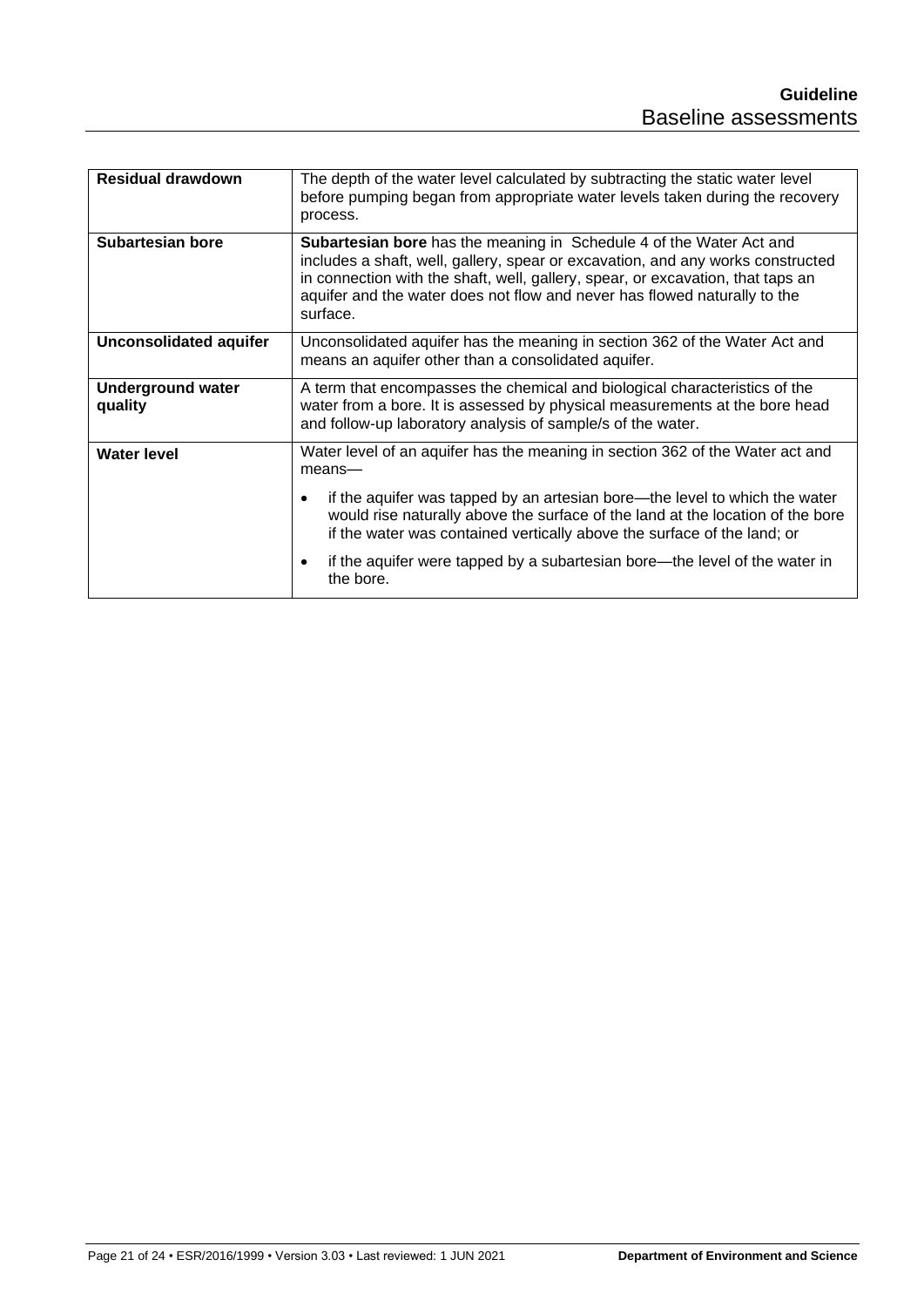# <span id="page-21-0"></span>**5 References**

ANZECC and ARMCANZ, 2000. *Australian and New Zealand Guidelines for Fresh and Marine Water Quality,*  Artarmon: Australian Water Association.

Committee CE/28, 1990. *AS2368—1990 Test pumping of water wells,* Sydney: Standards Australia.

Department of Environment and Science, 2018. *Monitoring and Sampling Manual 2018—Environmental Protection (Water) Policy 2009,* Brisbane: Queensland Government.

Department of Natural Resources and Mines, 2011. *Code of practice for coal seam gas well head emissions detection and reporting,* Brisbane: Department of Natural Resources and Mines.

Department of Primary Industries, 1982. *Farm management handbook.* 6th ed. Brisbane: Department of Primary **Industries** 

Environment Protection Authority, 2007. *Regulatory monitoring and testing—Groundwater sampling,* Adelaide: Environment Protection Authority.

Joint Technical Committee EV/8, 2016. *AS/NZS 5667:11 1998 Water quality - Sampling - Guidance on sampling of groundwaters,* Sydney: Standards Australia.

National Health and Medical Research Council, 2011. *Australian Drinking Water Guidelines,* Canberra: Commonwealth of Australia.

National Uniform Drillers Licensing Committee 2011, 2012. *Minimum construction requirements for water bores in Australia,* West Lakes: National Water Commission.

Sundaram, B. et al., 2009. *Groundwater Sampling and Analysis—A Field Guide,* Canberra: Commonwealth of Australia.

#### Disclaimer

While this document has been prepared with care it contains general information and does not profess to offer legal, professional or commercial advice. The Queensland Government accepts no liability for any external decisions or actions taken on the basis of this document. Persons external to the Department of Environment and Science should satisfy themselves independently and by consulting their own professional advisors before embarking on any proposed course of action.

#### **Approved:**

5 July 2017

**Enquiries:**

Permit and Licence Management Ph. 1300 130 372 (select option 4) Ph:13 QGOV (13 74 68) Fax. (07) 3330 5875 Email: [palm@des.qld.gov.au](mailto:palm@des.qld.gov.au)

| <b>Version</b> | <b>Effective date</b> | <b>Description of changes</b>                                                                                                                                                                                                                                                           |
|----------------|-----------------------|-----------------------------------------------------------------------------------------------------------------------------------------------------------------------------------------------------------------------------------------------------------------------------------------|
| 1.00           | 26 March 2013         | First published version of the guideline.                                                                                                                                                                                                                                               |
| 2.00           | 26 March 2013         | Minor changes.                                                                                                                                                                                                                                                                          |
| 3.00           | 02 March 2017         | Updated to reflect changes to Chapter 3 of the Water Act as a result<br>of Water Reform and Other Legislation Amendment Act 2014, Water<br>Legislation Amendment Bill 2015 and Environmental Protection<br>(Underground Water Management) and Other Legislation<br>Amendment Bill 2016. |
| 3.01           | 5 July 2017           | Updated to reflect the repeal of the Sustainable Planning Act 2009<br>and the commencement of the Planning Act 2016.                                                                                                                                                                    |
| 3.02           | 17 May 2018           | The document template, header and footer have been updated to<br>reflect current Queensland Government corporate identity<br>requirements and comply with the Policy Register.                                                                                                          |

#### **Version history**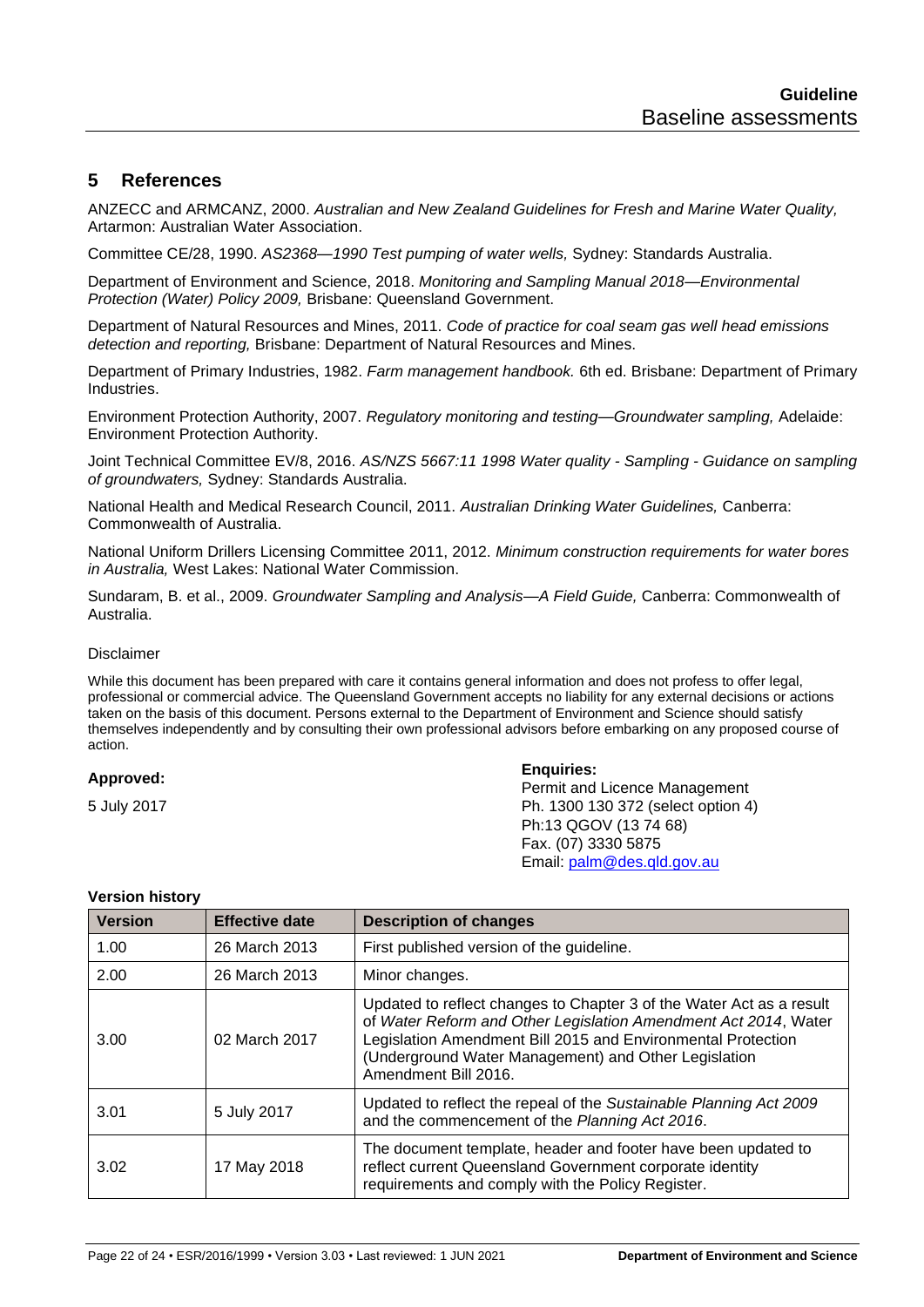| 3.03<br>June 2021 |
|-------------------|
|-------------------|